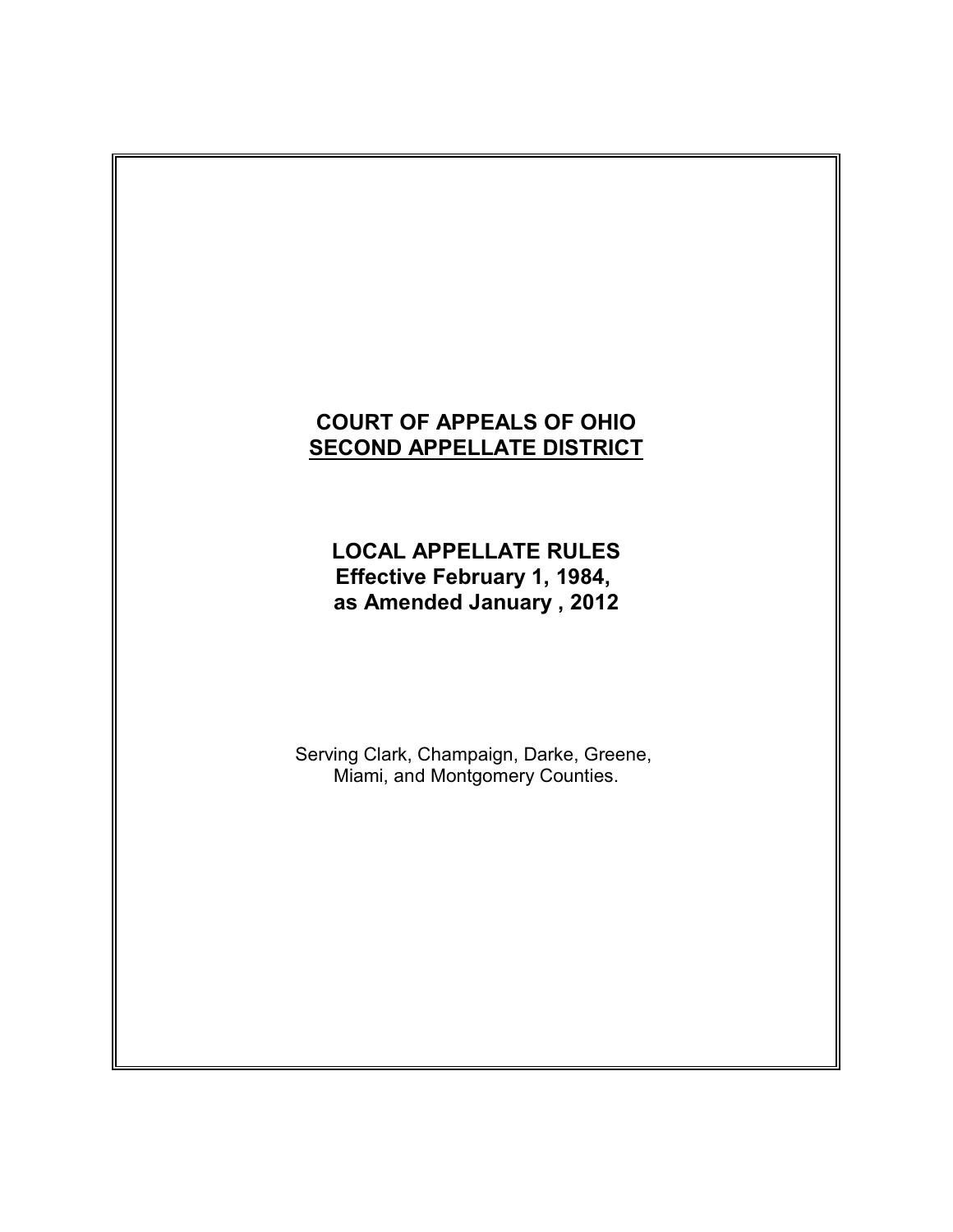# **TABLE OF RULES**

| Rule           | Title<br>Page                                                  |  |
|----------------|----------------------------------------------------------------|--|
| $\mathbf 1$    |                                                                |  |
| $\overline{2}$ |                                                                |  |
| 2.1            |                                                                |  |
| 2.11           |                                                                |  |
| 2.12           |                                                                |  |
| 2.13           |                                                                |  |
| 2.14           |                                                                |  |
| 2.2            |                                                                |  |
| 2.21           |                                                                |  |
| 2.22           |                                                                |  |
| 2.23           | Notice that the Record is Complete - Duty of Clerk  8          |  |
| 2.24           |                                                                |  |
| 2.7            |                                                                |  |
| 2.8            |                                                                |  |
| 3              |                                                                |  |
| $\overline{4}$ |                                                                |  |
| 5              |                                                                |  |
| 5.1            |                                                                |  |
| 6              |                                                                |  |
| 6.1            | Transmitting the Record - Extensions by Trial Court  14        |  |
| 6.2            | Transmitting the Record - Summary of Docket Page Numbering  15 |  |
| 7              | 15                                                             |  |
| 8              |                                                                |  |
| 9              |                                                                |  |
| 9.1            |                                                                |  |
| 10             |                                                                |  |
| 11             |                                                                |  |
| 11.1           | Motion for Approval of Appointed Counsel Fees  22              |  |
| 12             |                                                                |  |
| 13             |                                                                |  |
| 14             |                                                                |  |
|                |                                                                |  |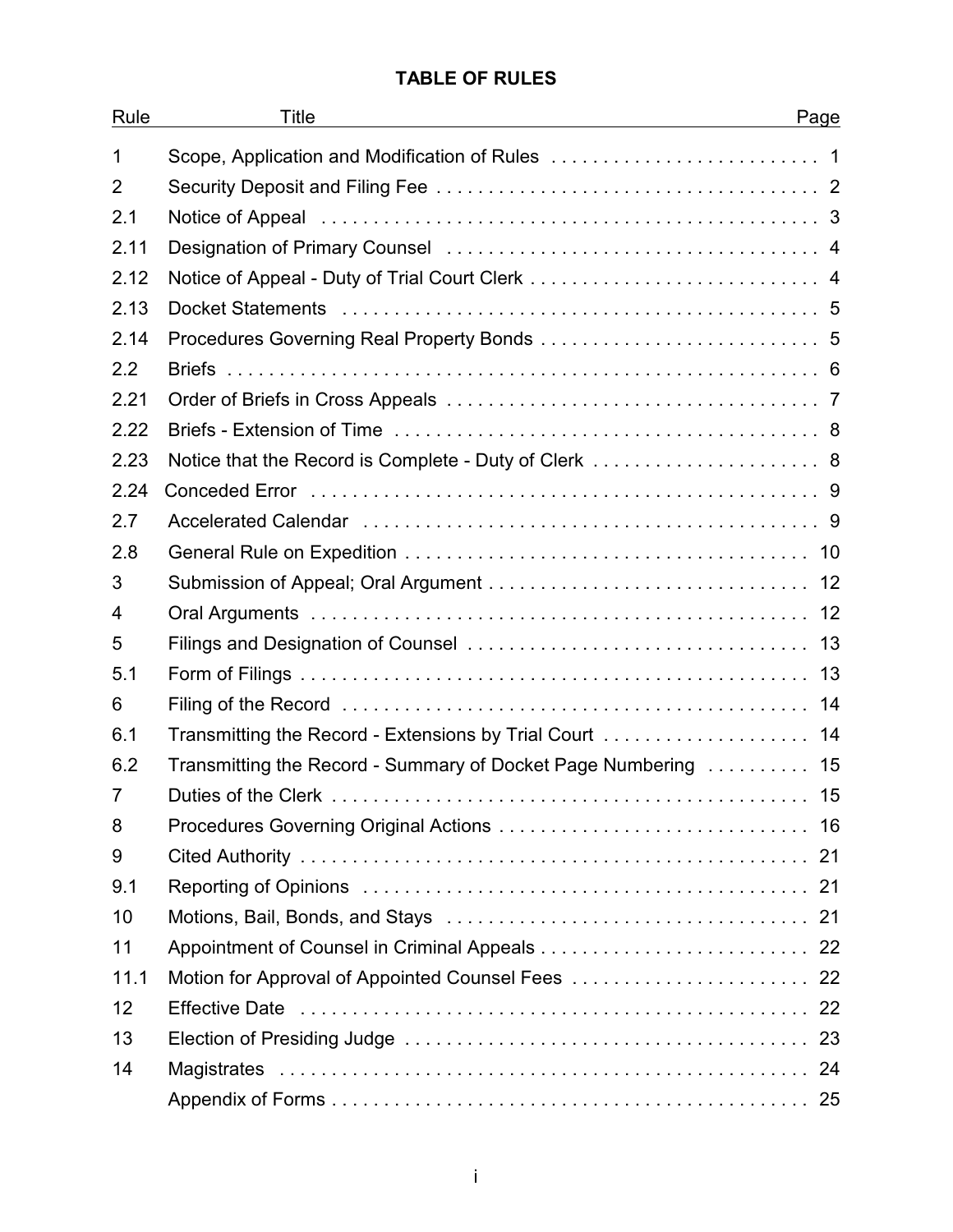## **RULE 1 SCOPE, APPLICATION AND MODIFICATION OF RULES**. *[Effective Nov. 15, 1992]*

(A) The Ohio Rules of Appellate Procedure and these Rules prescribe the procedure to be followed in the second district court of appeals and all parties, whether represented or unrepresented, must follow them.

(B) Adoption, amendment or modification of the local rules of practice for the second district court of appeals is the prerogative of the court. Ordinarily, however, the court shall propose a new rule or an amendment or modification of an existing rule for notice and comment by interested persons at least sixty (60)-days before the effective date of the new rule or amendment or modification of an existing rule. Notice shall be accomplished by placing the proposed change on the public record with the clerks of the courts of appeals and by mailing a copy to the judges of the trial courts, to associations of members of the bar, and to interested persons and any other persons who request a copy. Following the sixty (60)-day period for comment, the court in its discretion may amend or modify a proposed rule change, or adopt the rule change as originally proposed. The court may immediately adopt a new rule or amend or modify an existing rule if, in the opinion of the court, exigent circumstances so require. Public comments should be forwarded in writing to the court administrator of the court of appeals, 41 North Perry Street, Dayton, Ohio 45422-2170.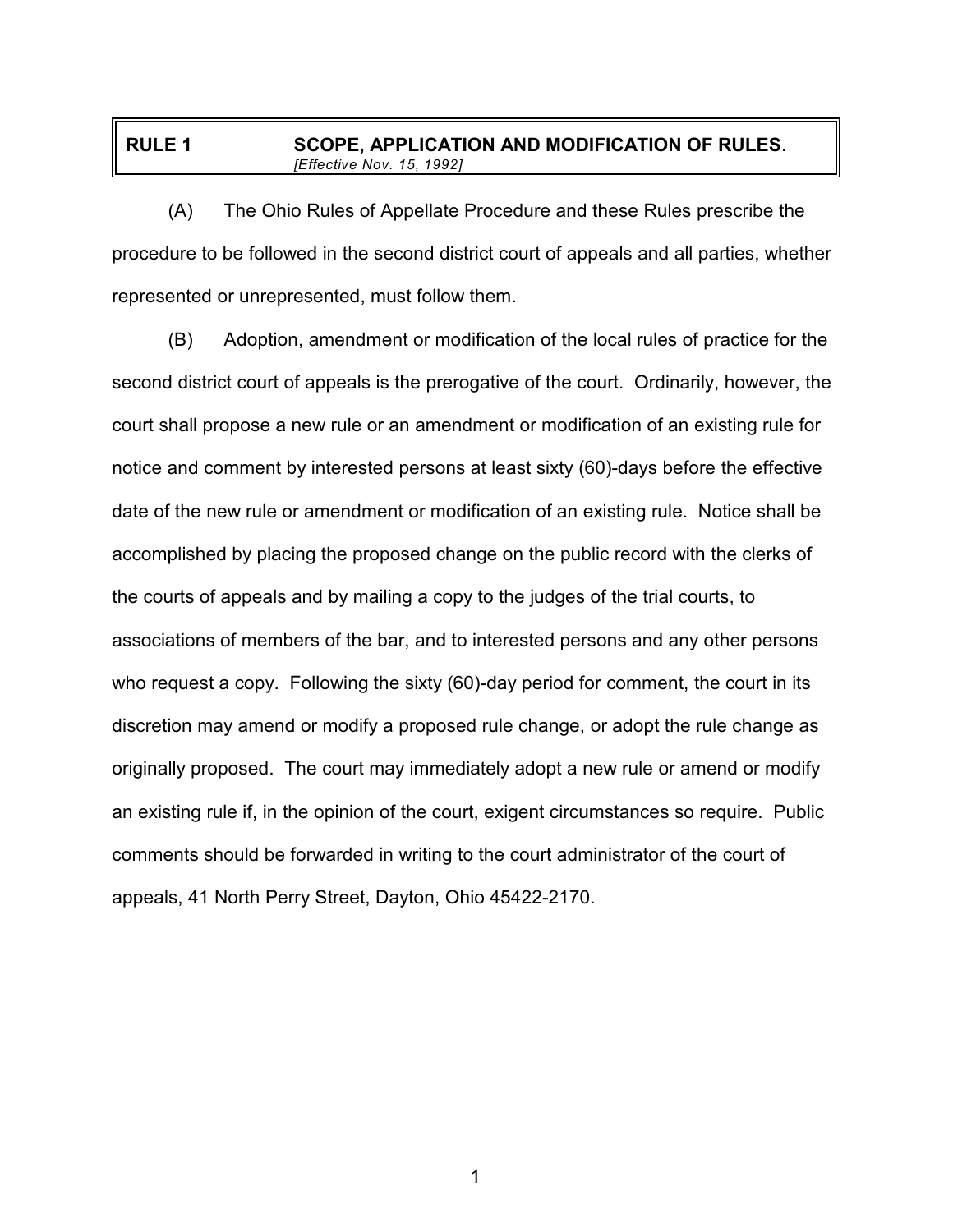#### **RULE 2 SECURITY DEPOSIT and FILING FEE**. *(Effective January 1, 2010)*

A party filing a notice of appeal or an original action shall deposit with the Clerk of the Trial Court the sum of \$100.00, plus such other fees as the Clerk is authorized by law to collect, except where the party who proffers the filing establishes by affidavit his inability to advance security, or produces evidence that the Trial Court determined that appellant was indigent for purposes of appeal. Of that sum, \$75.00 will be security for the payment of costs, and \$25.00 is a court of appeals fee, authorized under R. C. 2501.16(B), for the operation of the court. Failure to make the required deposit shall be grounds for dismissal of the appeal.

If an inmate of a state institution files an affidavit of his inability to advance security, the affidavit shall be accompanied by a certificate of the superintendent or other appropriate officer of the institution setting forth the amount of funds, if any, which the inmate may have on deposit with the institution available to the inmate to secure costs. If the certificate demonstrates that the inmate has sufficient funds available to him to secure costs, the Clerk shall not file the notice of appeal or original action until the costs are thus secured.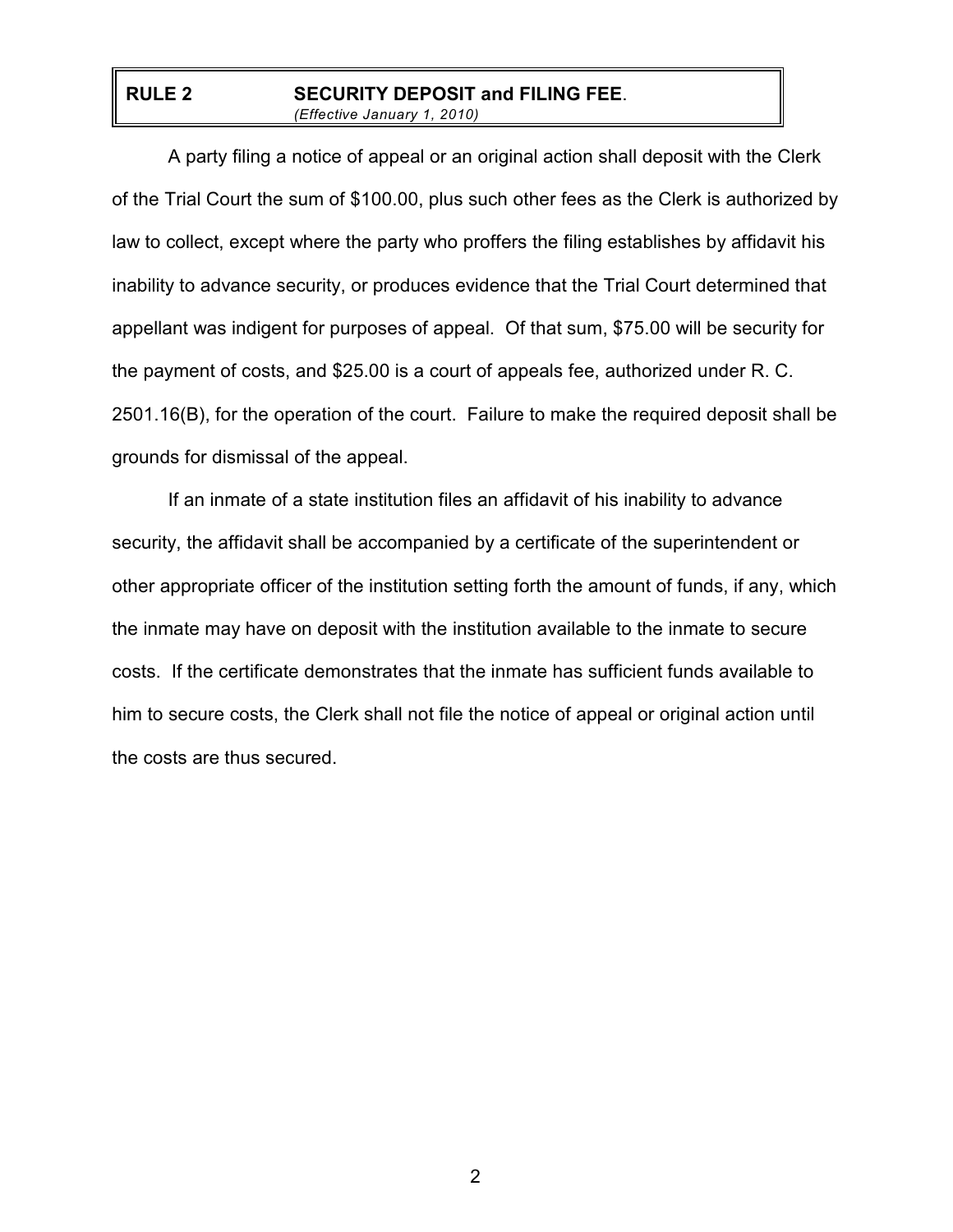#### **RULE 2.1 NOTICE OF APPEAL**. *(Effective Dec. 9, 1988)*

Whenever a notice of appeal is filed, a copy of the notice of appeal and a copy of the order or judgment being appealed from shall be forwarded by the party filing the appeal to the Court of Appeals, 41 North Perry Street, Room 515, Dayton, OH 45422, within three days of the date on which the notice of appeal is filed. The failure to forward a copy of the notice and the order appealed from to the Court of Appeals either by mail or hand within three days may result in assessing the appellant such court costs as may be attributable to the failure to comply with this rule.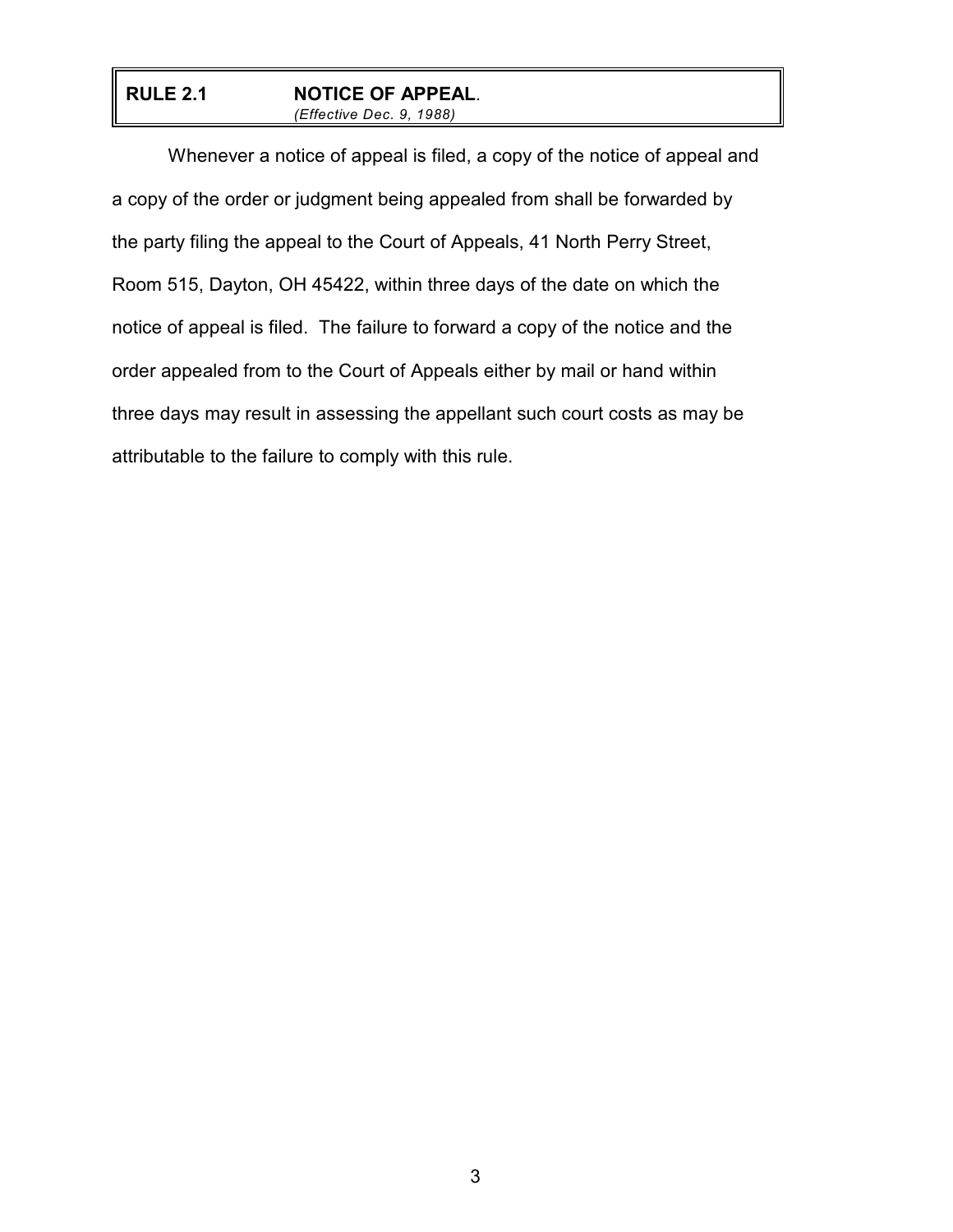# **RULE 2.11 DESIGNATION OF PRIMARY COUNSEL**

#### *(Effective Feb. 15, 1994)*

Upon the filing of a notice of appeal in an action (1) involving a class of litigants represented by more than one attorney of record, (2) in which a party is represented by more than one attorney of record, or (3) in which parties having similar interests in the appeal are represented by more than one attorney of record, a designation of primary counsel for service of court documents shall be filed with the notice of appeal. The designation shall be signed by the designated primary counsel and all other attorneys representing any class member or party having interests in the appeal similar to those of the party or class represented by the designated primary counsel. All court orders, decisions, opinions, or papers served by the court or its clerk shall be served solely upon the designated primary counsel for the class, party, or parties. Primary counsel shall be responsible for notifying and serving in a timely manner all parties or attorneys of record having similar interests in the action with copies of the court's orders, decisions, opinions or other papers.

## **RULE 2.12 NOTICE OF APPEAL - DUTY OF TRIAL COURT CLERK**. *(Effective Nov. 15, 1992)*

The clerk of the trial court shall mail or otherwise forward to the Clerk of the Court of Appeals a copy of the notice of appeal and docket statement prescribed by Local Rule 2.13 within three (3) business days of the filing of the notice with the clerk of the trial court.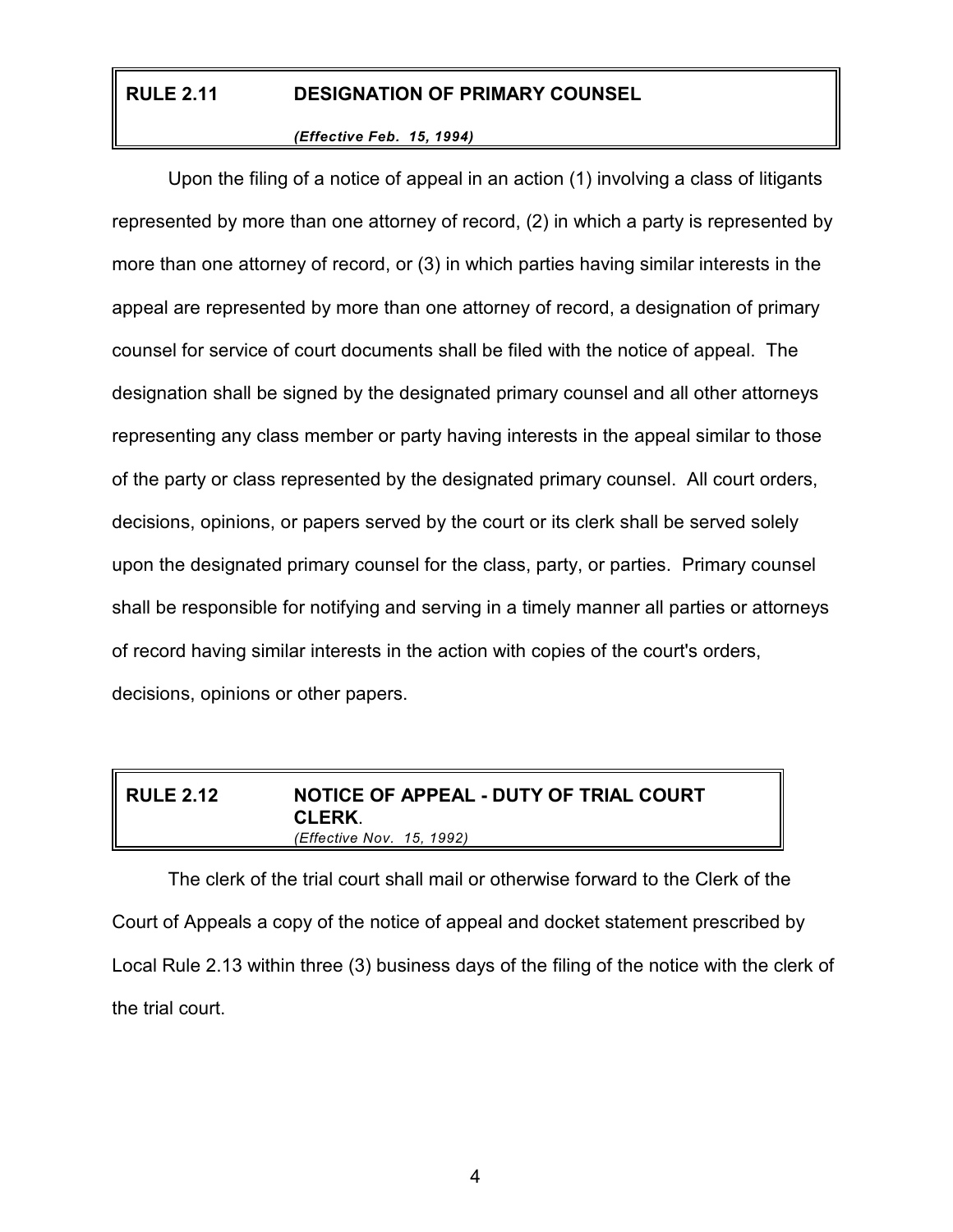#### **RULE 2.13 DOCKET STATEMENTS.** *(Effective Nov. 15, 1992)*

**(A) Civil Appeals and Original Actions.** In each civil appeal or crossappeal filed in a trial court in the Second Appellate District, or original action filed in the Second District Court of Appeals, counsel for the appellant(s) (or appellant(s) pro se, if not represented by counsel) shall complete a civil docket statement on a form to be determined and prescribed by the Court. Simultaneously with the filing of the notice of appeal, or complaint if an original action, the appellant shall file with the clerk of the appropriate court a completed docket statement. See, Appendix of Forms.

**(B) Criminal Appeals.** In each criminal appeal or cross-appeal filed in a trial court in the Second Appellate District, counsel for the appellant(s) (or appellant(s), pro se, if not represented by counsel) shall complete a criminal docket statement on a form to be determined and prescribed by the Court. Simultaneously with the filing of the notice of appeal, the appellant shall file with the clerk of the trial court a completed docket statement. See, Appendix of Forms.

**(C) Consequences of the failure to file a docket statement.** Failure to timely file the docket statement required by this rule may result in contempt proceedings to be commenced against appellant or appellant's counsel, or may result in the dismissal of the appeal by the court, sua sponte.

# **RULE 2.14 PROCEDURES GOVERNING REAL PROPERTY BONDS**. *(Effective Nov. 15, 1992)*

Whenever a party to an appeal seeks to obtain a stay of execution of a sentence or judgment pending appeal, and will post in whole or in part real property as security for a bond, the party seeking the stay shall provide this Court with the following: (1) a copy of the motion for stay, (2) a current, complete and accurate title report on the real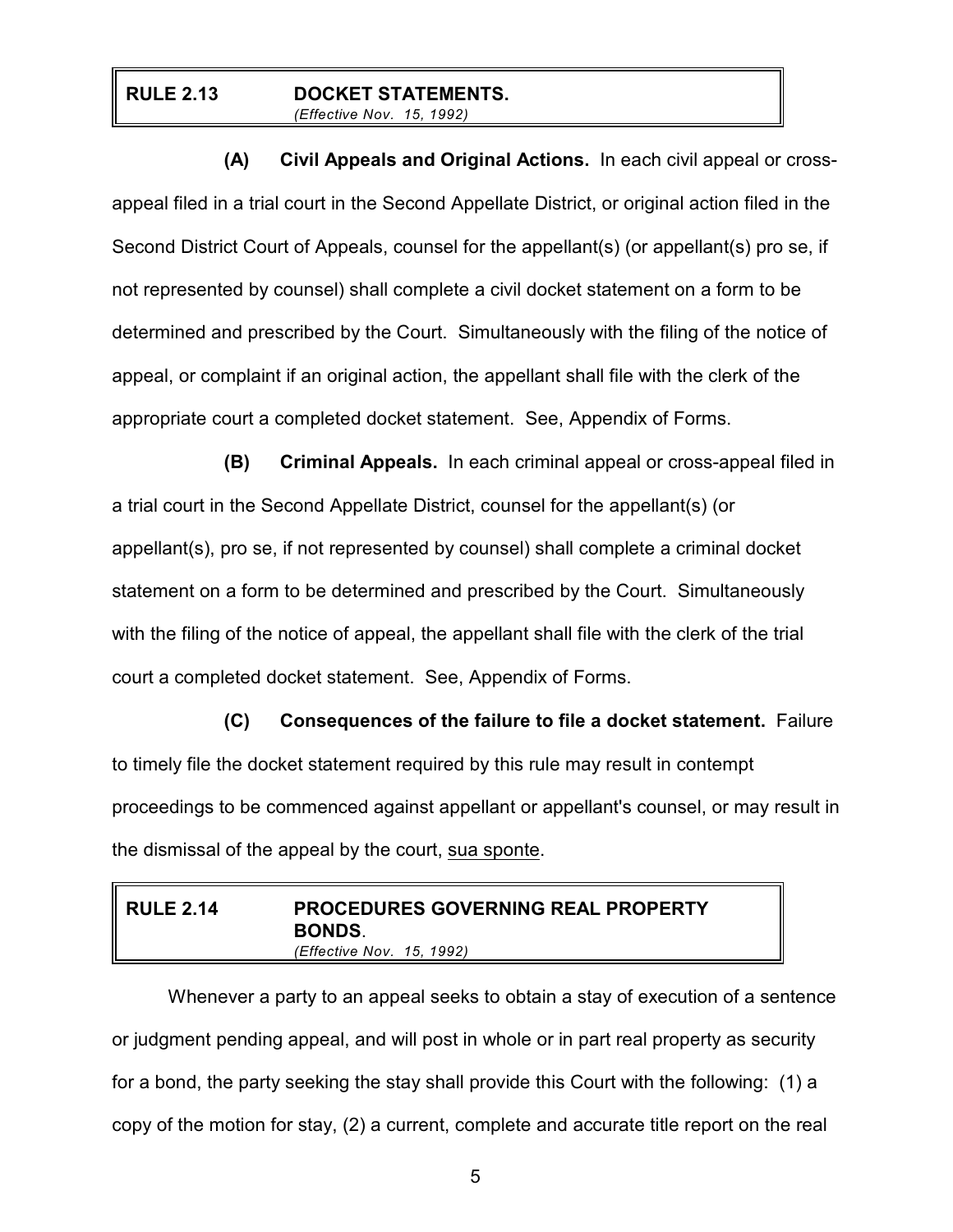property posted as security, and (3) a current, complete and accurate statement substantiating the equity in the property presently owned by the pledgor. No stay will be granted by the Court until such time as the party seeking the stay provides the above documentation.

|  | <b>RULE 2.2</b> | <b>BRIEFS.</b><br>(Effective Nov. 15, 1992) |  |
|--|-----------------|---------------------------------------------|--|
|--|-----------------|---------------------------------------------|--|

(A) No initial brief of appellant or cross-appellant and no answer brief of appellee or cross-appellee shall exceed twenty-five (25) pages in length, exclusive of the table of contents, table of cases, statutes and other authorities cited, and appendices, if any, except by prior leave of the Court. Application for leave to file a longer brief shall be by motion specifying the unusual circumstances which necessitate the filing of a brief that exceeds the limits imposed by this rule. Except upon prior leave of the Court, no reply brief shall exceed ten pages in length, exclusive of the table of contents, table of cases, statutes, and other authorities cited, and appendices, if any. Reply briefs shall be restricted to matters in rebuttal of the answer brief.

(B) Any brief that fails to comply with this rule, App.R. 16, or App.R. 19, may be returned by the Court for reformation. Appellant's failure to reform a non-complying brief may result in the appeal being dismissed by this Court, sua sponte. Appellee's failure to reform a non-complying brief may result in the brief being stricken and determination of the appeal as provided in App.R. 18(C).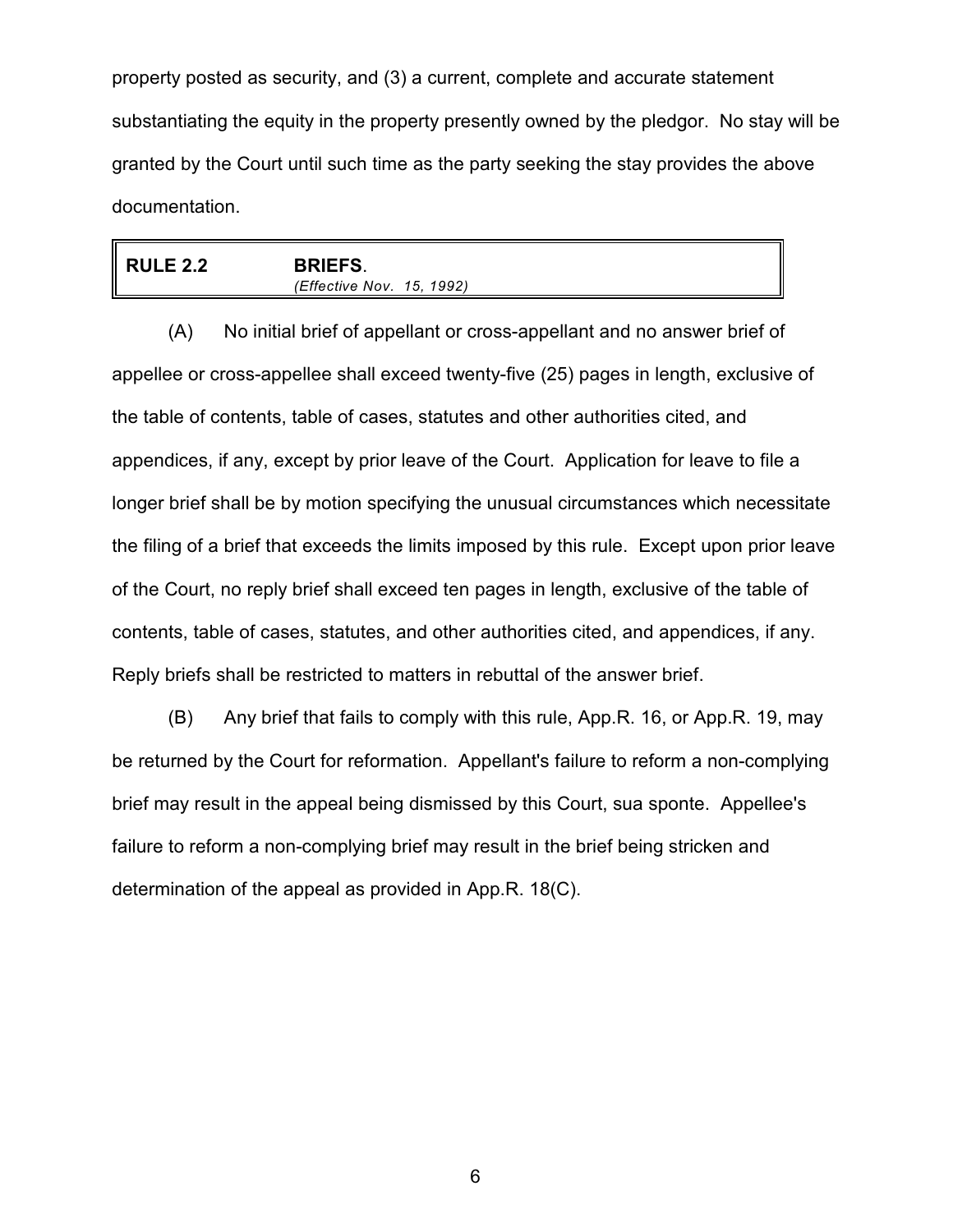#### **RULE 2.21 ORDER OF BRIEFS IN CROSS APPEALS**. *(Effective November 15, 1992]*

When an appeal also involves a cross-appeal, or where two appeals have been consolidated by order of the court thereby resulting in the parties to the appeal presenting competing assignments of error, the party first in time in filing a notice of appeal shall be designated appellant/cross-appellee and shall file a merit brief within the time provided by App.R. 18(A), or as may be extended by order of this court. The party second in time in filing a notice of appeal shall be designated appellee/crossappellant. Upon the filing of appellant/cross-appellee's merit brief, the appellee/crossappellant shall file as one brief a first response to appellant/cross-appellee's asserted errors and then set forth the cross assignments of error and arguments thereto. This brief shall be filed within the time provided by App.R. 18(A), or as may be extended by order of this court. Thereafter, appellant/cross-appellee shall file as one brief a responsive brief in answer to appellee/cross-appellant's assignments of error and a reply brief, if any, in rebuttal to the cross-appellee's answer brief. Appellee/crossappellant shall then file a reply brief, if any, in rebuttal to the cross-appellee's answer brief. Each brief shall clearly designate on its face the nature of the brief being filed and shall divide the brief into clearly designated sections. No other briefs shall be filed without leave of court. Subject to Loc.R. 2.2(A), each division of the initial brief and answer brief shall not exceed twenty-five pages, and each reply section shall not exceed ten pages.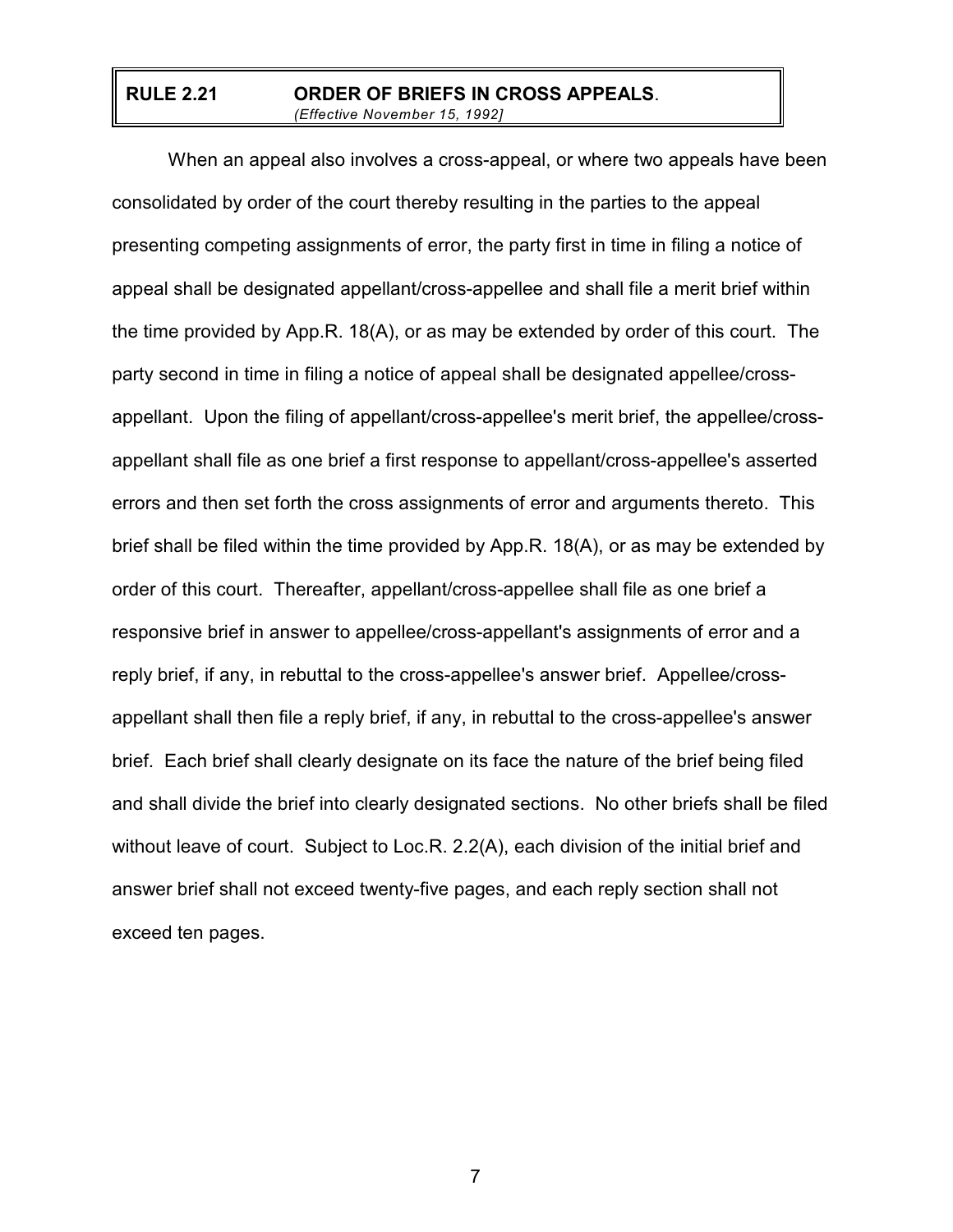#### **RULE 2.22 BRIEF - EXTENSION OF TIME.** *[Effective Nov. 15, 1992]*

A request for an extension of time within which to file a brief shall be made by written motion, filed with the clerk of courts prior to the due date of the brief, supported by a memorandum stating with specificity the reasons for the request and establishing good cause for an extension.

The signature of the attorney constitutes a certification by him that to the best of his knowledge, information, and belief there is good cause for an extension and that the extension is not interposed for delay.

## **RULE 2.23 NOTICE THAT THE RECORD IS COMPLETE - DUTY OF CLERK**. *[Effective Nov. 15, 1992]*

Upon the filing of a complete record for purposes of an appeal, the Clerk of the Court of Appeals shall serve upon all parties to the appeal notice as required by App.R. 11(B) on a form to be determined and prescribed by this Court. Simultaneously with serving said notice upon the parties, the clerk shall forward a copy of the notice to the Assignment Commissioner of the Court of Appeals at Room 515, 41 North Perry St., Dayton, OH 45422. See, Appendix of Forms.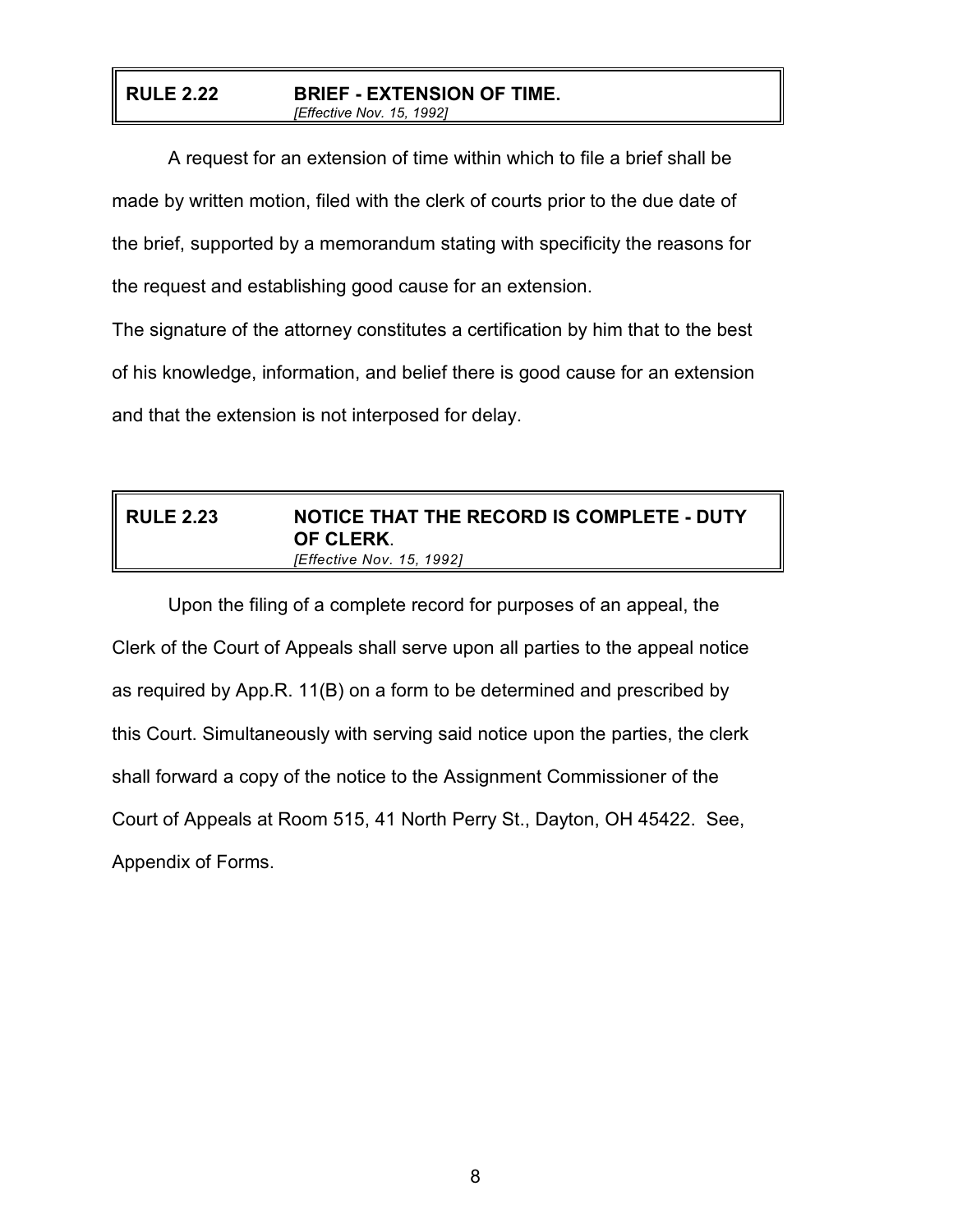#### **RULE 2.24 CONCEDED ERROR** *(Effective July 29, 2010)*

When a party concedes error in a responsive brief and that error is dispositive of the entire appeal (i.e., there are no material disputes remaining for decision on appeal), the party conceding the error shall file a separate notice of conceded error along with the responsive brief. The party conceding error shall also, upon filing the notice of conceded error, immediately provide a copy of that notice to the Court's Administrator.

#### **RULE 2.7 ACCELERATED CALENDAR** *(Effective Jan. 9, 2012)*

(A) Pursuant to App. R. 11.1, this Court adopts an accelerated calendar. The Court may assign or remove an appeal from the accelerated calendar at any stage of the proceedings. Any party may file a motion setting forth good cause. for removal of an appeal from the accelerated calendar and shall be granted if good cause is shown.

(B) If the Court assigns an appeal to the accelerated calendar prior to the filing of briefs, briefs shall not exceed 15 pages in length excluding table of contents, lists of authorities, and appendix. Appellant's brief shall be filed within 15 days after the date on which the record is filed. Appellee's brief shall be filed within 15 days after service of Appellant's brief. A reply brief shall not be filed unless ordered by the Court.

(C) Upon the filing of appellee's brief, or, if no appellee's brief is filed, upon the running of the time for filing appellee's brief, the appeal will be deemed ready for submission to the court for disposition on its merits unless the court orders oral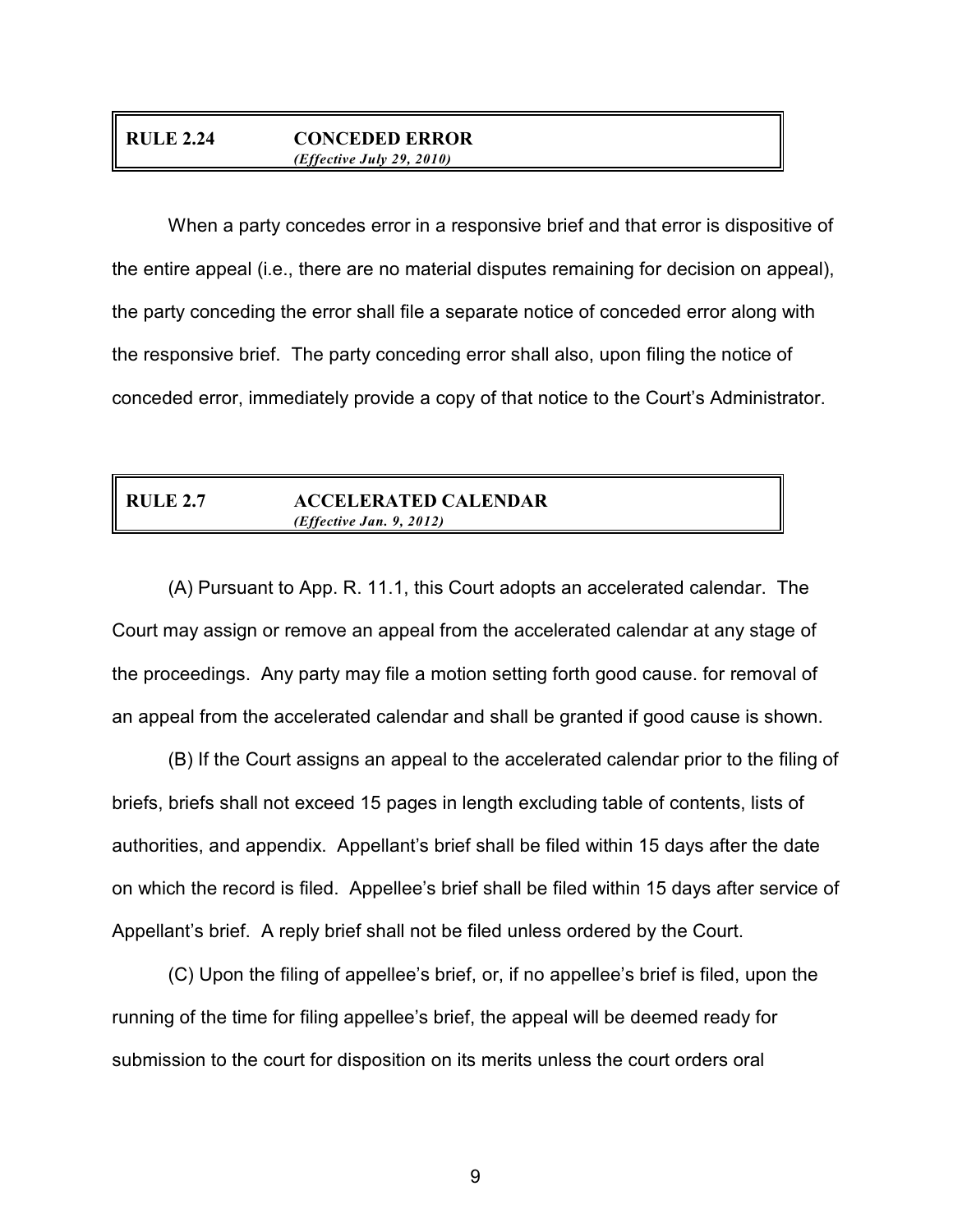argument, sua sponte, or unless a party has requested oral argument in the manner set forth in Ohio App. R. 21(A).

(D) Pursuant to App. R. 11.1(E), the Court may state the reasons for its ruling on each assignment of error in brief and conclusionary form.

#### **RULE 2.8 GENERAL RULE ON EXPEDITION** *(Effective Feb. 15, 1995)*

**(A) Expedition Required.** The following cases will be given calendar priority and will be expedited for review and determination:

(1) Appeals by a prosecuting attorney brought under Crim. R. 12(J);

(2) Appeals brought by a municipal corporation under R.C. 118.04(C)

from a determination by the auditor of the state that a local fiscal emergency exists;

(3) Appeals brought by a minor child under R.C. 2505.073 from a

juvenile court judgment dismissing a complaint for permission to have an abortion without notification to her parents, guardian or custodian;

(4) Appeals involving matters of child custody, allocation of parental rights and responsibilities, and designation of a child's place of residence and legal custodian as provided in R.C. 3109.04(H) and R.C. 3109.06;

- (5) Appeals from orders permanently terminating parental rights;
- (6) Election contests as provided in R.C. 3515.08;

(7) Complaints for a writ of habeas corpus, or for a peremptory or alternative writ, where the party seeking relief alleges that time is of the essence and the court of appeals finds that extraordinary circumstances warrant expedited consideration of the action.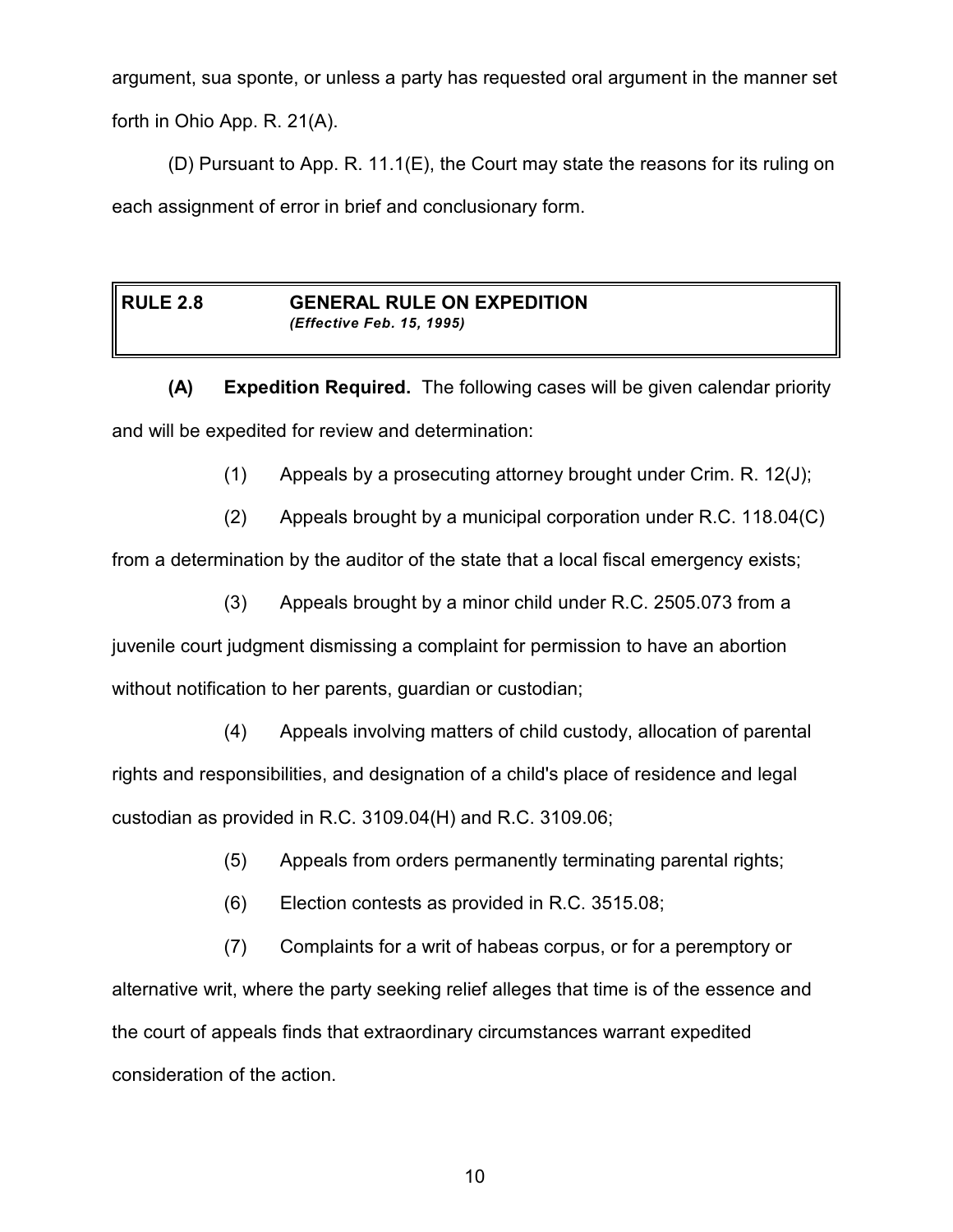The schedule for disposition of these cases will be set by special order of the court or, in the case of original actions, as provided in Loc.R. 8. All parties to the appeal shall give such cases due attention and abide by the scheduling orders of the court.

**(B) Discretionary Expedition.** Except as provided in part (A) of this rule, any party to an appeal may at any time after the filing of the notice of appeal file an application with the court requesting that a case be expedited for review and determination. Such application shall state the essential facts and circumstances supporting the request. The court of appeals reserves the right to determine whether the facts and circumstances warrant expedited review and determination of the case. Where the court grants such an application, the schedule for disposition of the appeal shall be set by separate entry of the court and all parties shall give the case prompt attention and abide by the scheduling order(s) of the court. Where a request for expedited review is denied, the appeal shall proceed as provided in the Ohio Rules of Appellate Procedure. This rule shall not be construed as limiting the authority of the court to order on its own motion that a case not otherwise subject to section (A) be expedited for review and determination.

**(C) Oral Argument in Expedited Cases.** Upon granting a motion for oral argument, argument shall be scheduled on the earliest available date. Once scheduled, oral argument will not be continued absent a showing of extraordinary circumstances. The application of section (A) of this rule, or an order issued under section (B) of this rule, shall constitute good cause under R.C. 2501.05 for moving argument to any county within the Second Appellate District for consideration.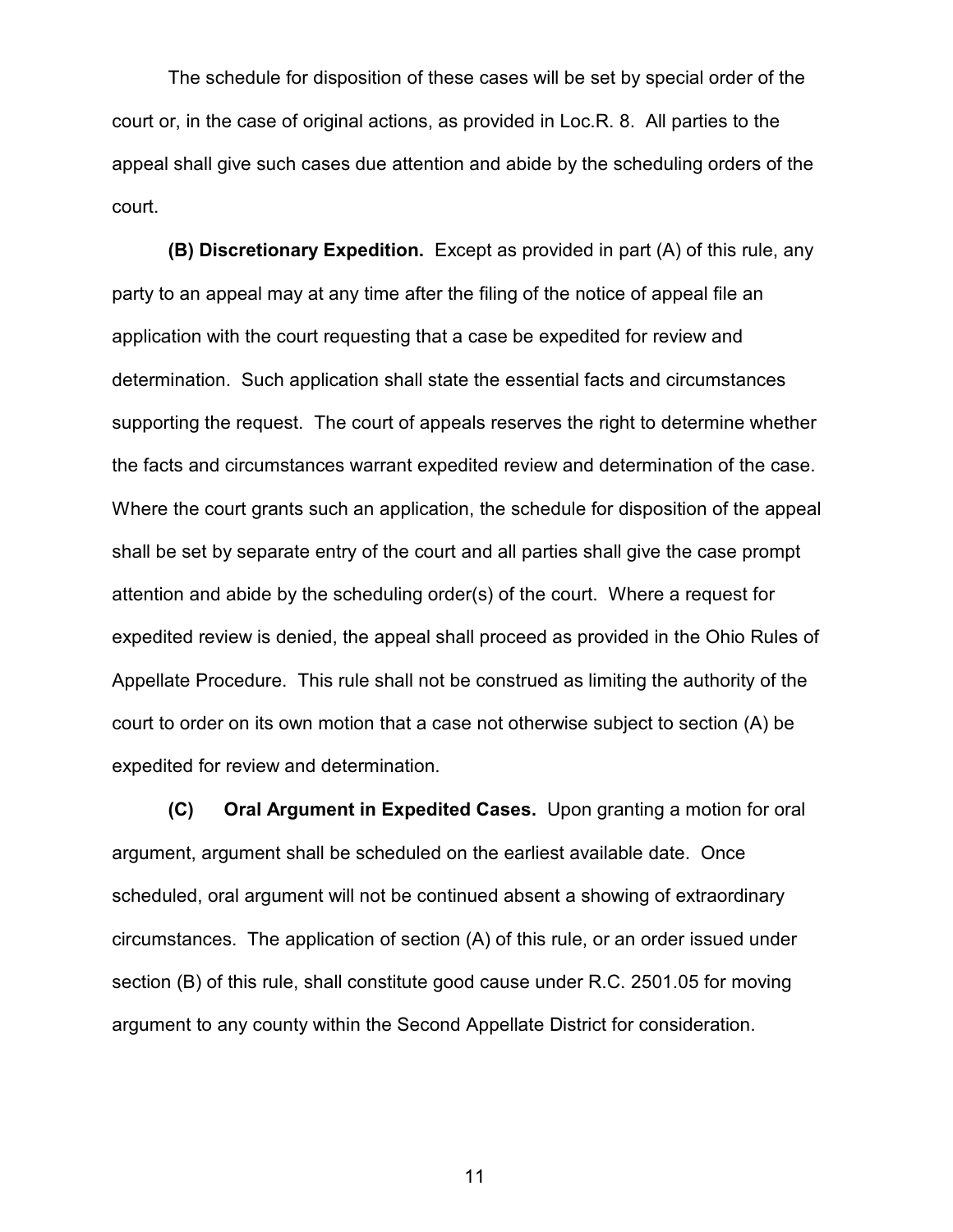## **RULE 3 SUBMISSION OF APPEAL; ORAL ARGUMENT** *[Effective January 9, 2012]*

**(A)** On the fourteenth (14) day after the filing of appellee's brief in a civil or criminal case, the appeal will be deemed submitted to the court for disposition on its merits, unless the court orders oral argument, sua sponte, or unless a party has requested oral argument in the manner set forth in Ohio App. R. 21(A).

**(B)** Parties or their attorneys will be notified in writing of the date and time oral argument of their case is scheduled. No continuances of oral argument will be granted unless the party requesting a continuance applies by written motion, filed within seven (7) days after the date of the written notice of scheduling of oral argument. If no written motion for continuance is filed within seven (7) days, the case will be heard on the date and time contained in the court's written notice to the parties. If a motion for continuance is granted, the parties or their attorneys will be notified in writing of a new time and date for oral argument.

# **RULE 4 ORAL ARGUMENT**. *(Effective Nov. 15, 1992)*

Pursuant to App.R. 21(B), oral argument shall be fifteen (15) minutes per side. Any motion for additional time, with supporting reasons for the request, must be made within the time provided for the filing of briefs by either party. However, the Court, sua sponte may determine at any time that additional argument is needed in a case.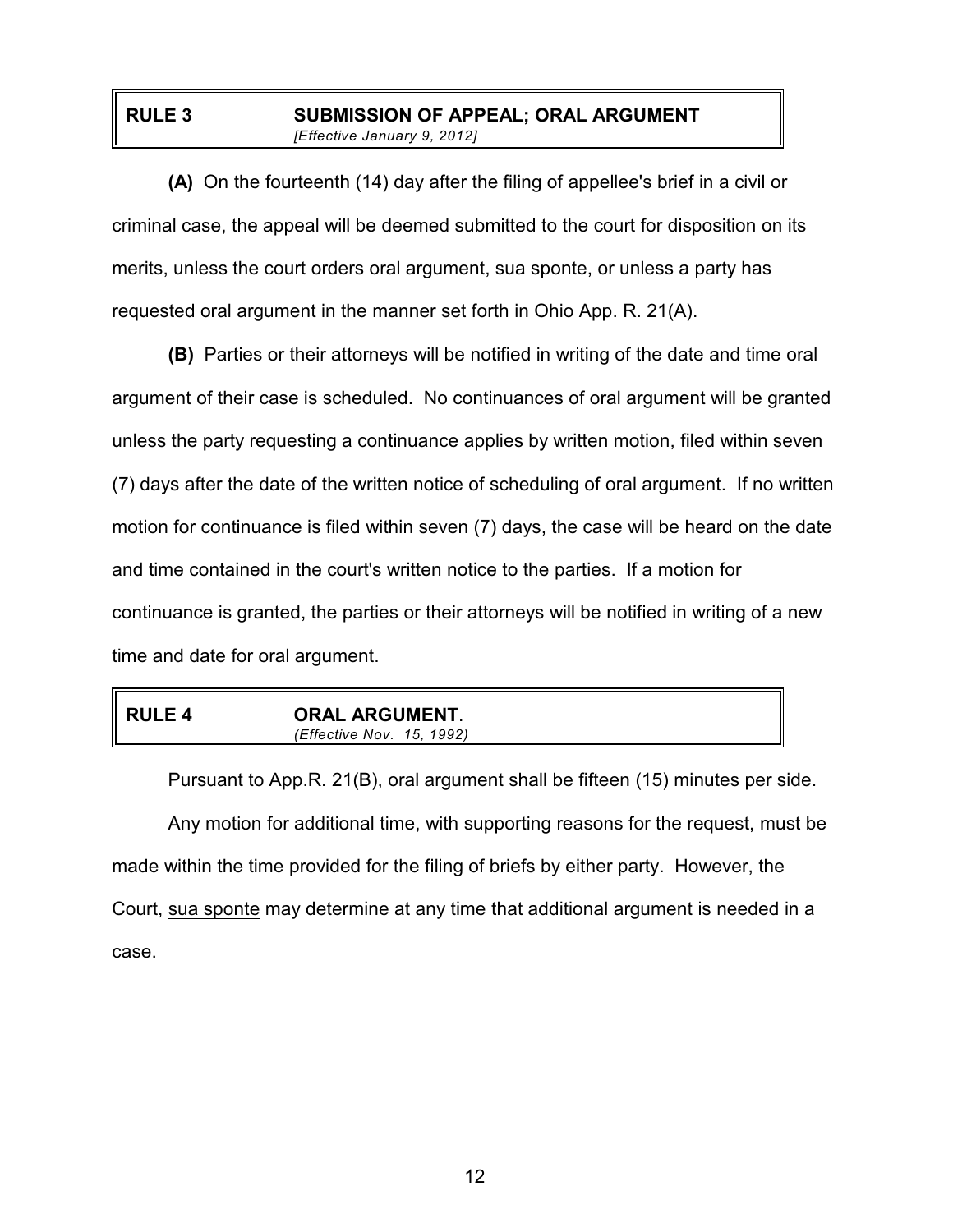## **RULE 5 FILINGS AND DESIGNATION OF COUNSEL**. *(Effective Nov. 15, 1992)*

(A) All papers required or permitted to be filed shall be filed with the Clerk in the appropriate county. Copies of all filings and all correspondence with the Court relative to any case shall contain the name and address of counsel filing the same or of the party, if not represented by counsel, and the name and address of opposing counsel or party as required by App.R. 13. Unless opposing counsel acknowledges receipt or endorsement each filing shall contain a certificate of proof of service.

(B) If counsel desires to withdraw, he shall, with his application showing good cause for withdrawal, submit proof of service of notice of withdrawal upon his client or proof of consent by his client, and the name and address of any substitute counsel, or, if none, the name and address of his client.

| <b>RULE 5.1</b> | <b>FORM OF FILINGS.</b>      |  |
|-----------------|------------------------------|--|
|                 | (Effective March 1.<br>19921 |  |

All pleadings, motions, briefs and other papers filed with the clerk of the Court of appeals shall be legibly typewritten, or printed on 8½ x 11 paper. Every filing shall contain the appropriate case caption, attorney's name and Supreme Court registration number, the firm, if any, office address and telephone number of counsel, or, if there is no counsel, the party filing the same. In all filings, a blank space of at least four (4) inches shall be left at the top of the first page for endorsements thereon.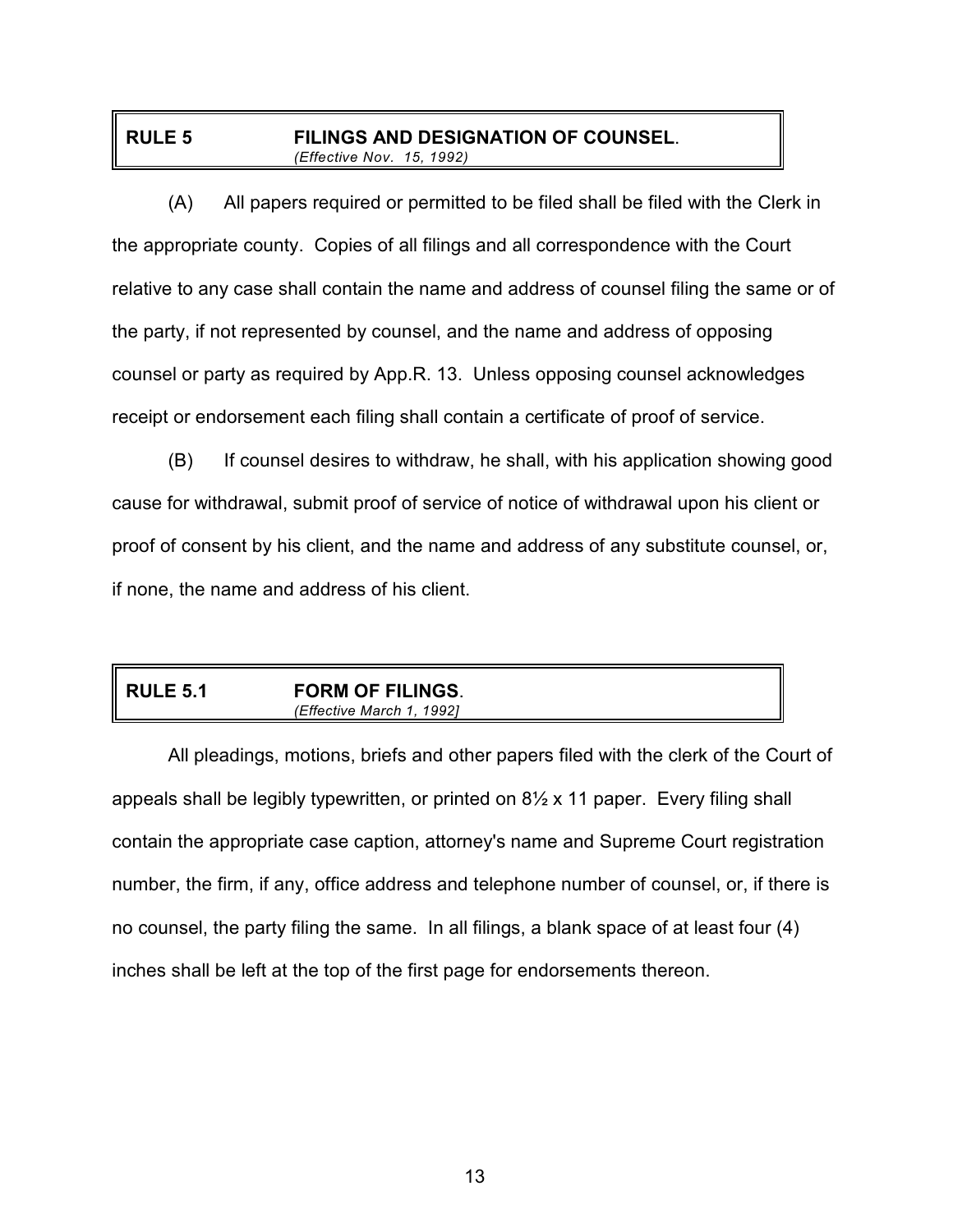## **RULE 6 FILING OF THE RECORD**. *(Effective January 9, 2012)*

If a Transcript of Proceedings is to be filed in accordance with App. R. 9(B), a copy of the notice of appeal with praecipe shall be served by the appellant upon the transcriber or such other person as the trial court may designate to receive such request. The appellant is responsible for ordering the Transcript of Proceedings and for the filing of such Transcript of Proceedings with the clerk of the Trial Court in accordance with App. R. 9(B). The transcriber shall comply and prepare those portions and only those portions of the record enumerated in the praecipe, subject to being made secure in the payment of his or her fees by the party who ordered the record or transcript.

## **RULE 6.1 TRANSMITTING THE RECORD - EXTENSIONS BY TRIAL COURT** *(Effective Nov. 15, 1992)*

The trial court shall not extend the time for transmitting the record beyond the eightieth day after the filing of the notice of appeal, and the Court of Appeals will not recognize an order of the trial court purporting to do so.

Extensions of time for transmitting the record beyond the eightieth day may be granted only by the Court of Appeals.

Applications to the Court of Appeals for extensions of time shall be made by written motion, supported by an affidavit or affidavits based on personal knowledge, which set forth facts demonstrating good cause for the extension.

The appellant is responsible for causing timely transmission of the record and for obtaining such extensions as are necessary to discharge this responsibility. The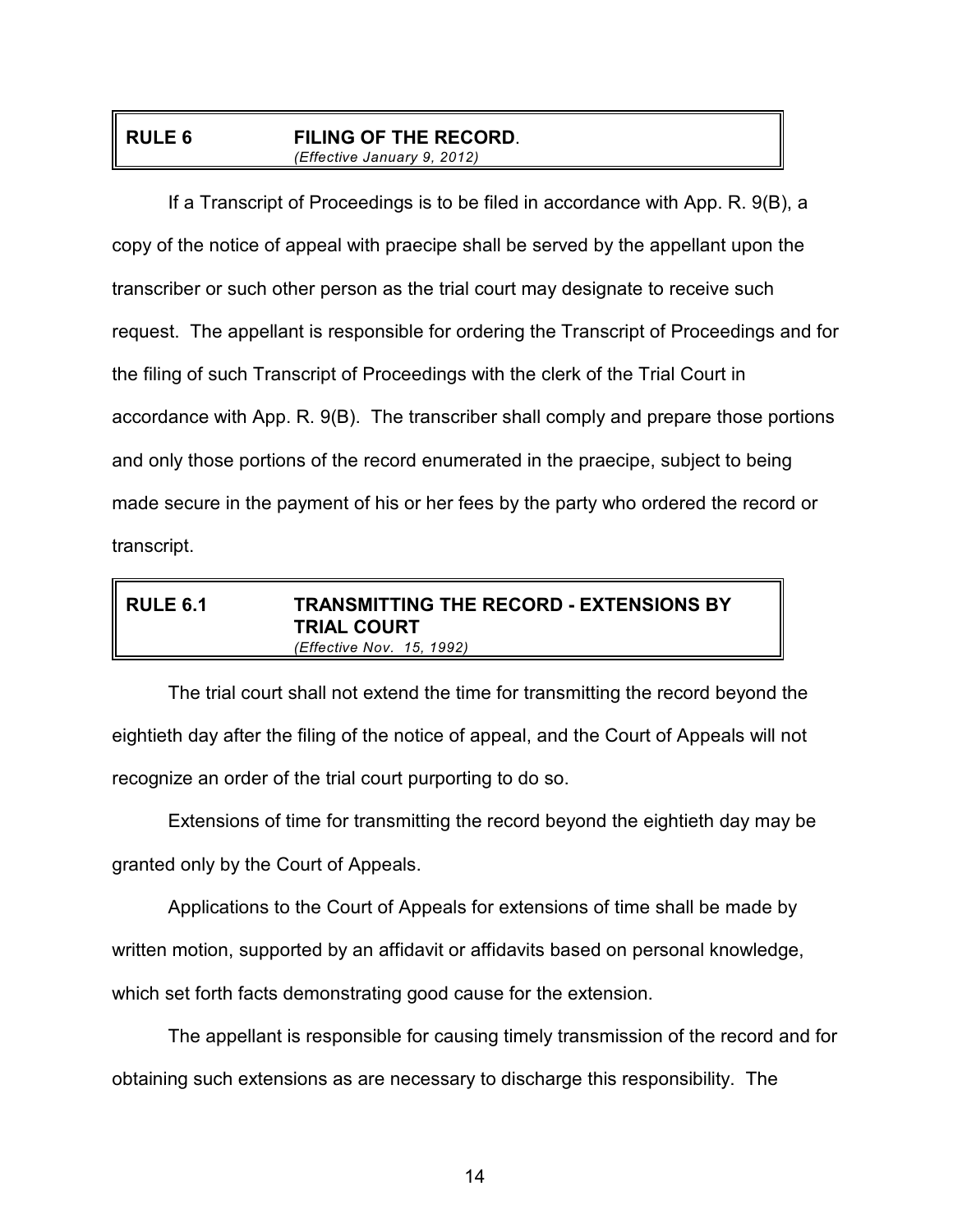appellant shall file with the clerk of the Court of Appeals a copy of any extension obtained from the trial court.

This local rule does not relax any of the requirements of App.R. 10(C) pertaining

to the trial court's authority to extend the time within which to transmit the record.

## **RULE 6.2 TRANSMITTING THE RECORD - SUMMARY OF DOCKET PAGE NUMBERING** *(Effective Jan. 1, 2010)*

When numbering a document in the record pursuant to App. R. 10(B), the clerk shall inscribe the number on the lower right corner of the document.

|--|

(A) Upon the filing of a notice of appeal or an original action, the Clerk in each county shall forward a copy of the notice of appeal and praecipe or a copy of the complaint in the original action to this Court at 41 N. Perry Street, Dayton, OH 45422. Thereafter, the Clerk shall forward a copy of any subsequent filings to Dayton, Ohio. The forwarding of a copy of the front time-stamped title page of transcript of docket, transcript of testimony, or brief will be considered compliance with this rule.

(B) When a motion, other requests or memorandum contra is filed, the Clerk shall retain the original and immediately mail or deliver three copies to the Court at Dayton, Ohio.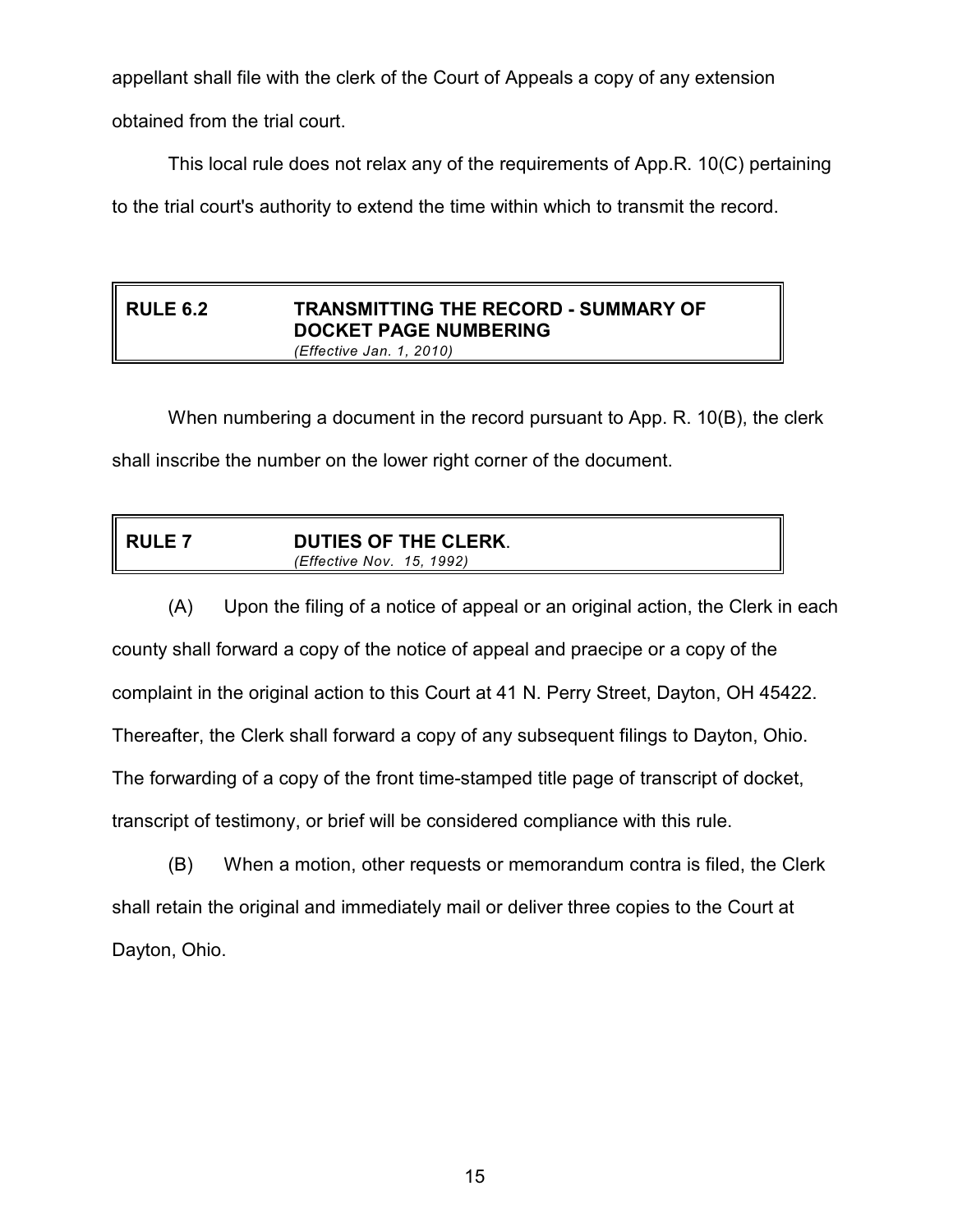## **RULE 8 PROCEDURES GOVERNING ORIGINAL ACTIONS**. *(Effective June 7, 1993)*

**(A) How Instituted.** An original action shall be instituted by filing a complaint, together with three copies thereof, with the clerk of the court of appeals for the county in which the action originates. Upon the filing of the complaint, the clerk shall serve summons upon the respondent(s) in the manner prescribed by the Ohio Rules of Civil Procedure. Original actions shall ordinarily proceed as civil actions under the Ohio Rules of Civil Procedure. However, where a petitioner requests an alternative or peremptory writ, or where a petitioner requests a writ of habeas corpus, or where the court determines that the interests of justice would be better served, application of the civil rules may be suspended and the action will proceed as the court may direct.

 **(B) Requests for Alternative or Peremptory Writs.** Application for an alternative or peremptory writ shall be by a complaint which clearly indicates in both the caption and prayer for relief that an alternative or peremptory writ is requested. Absent extraordinary circumstances, no alternative or peremptory writ will be issued in an original action, other than habeas corpus. If the court declines to grant an alternative or peremptory writ, the matter shall proceed as any other civil action under the rules of civil procedure as provided in section (A) above and other applicable sections of this rule. When the court determines that the complaint establishes prima facie grounds for the issuance of an alternative or peremptory writ, or where the petitioner requests a writ of habeas corpus, the schedule for disposition of the action shall be set by separate order from this court and shall not be controlled by subsection (F) below.

**(C) Deposit for Costs.** A deposit for costs in an original action and for subpoenas to issue shall be paid as set forth in Loc. R. 2, supra.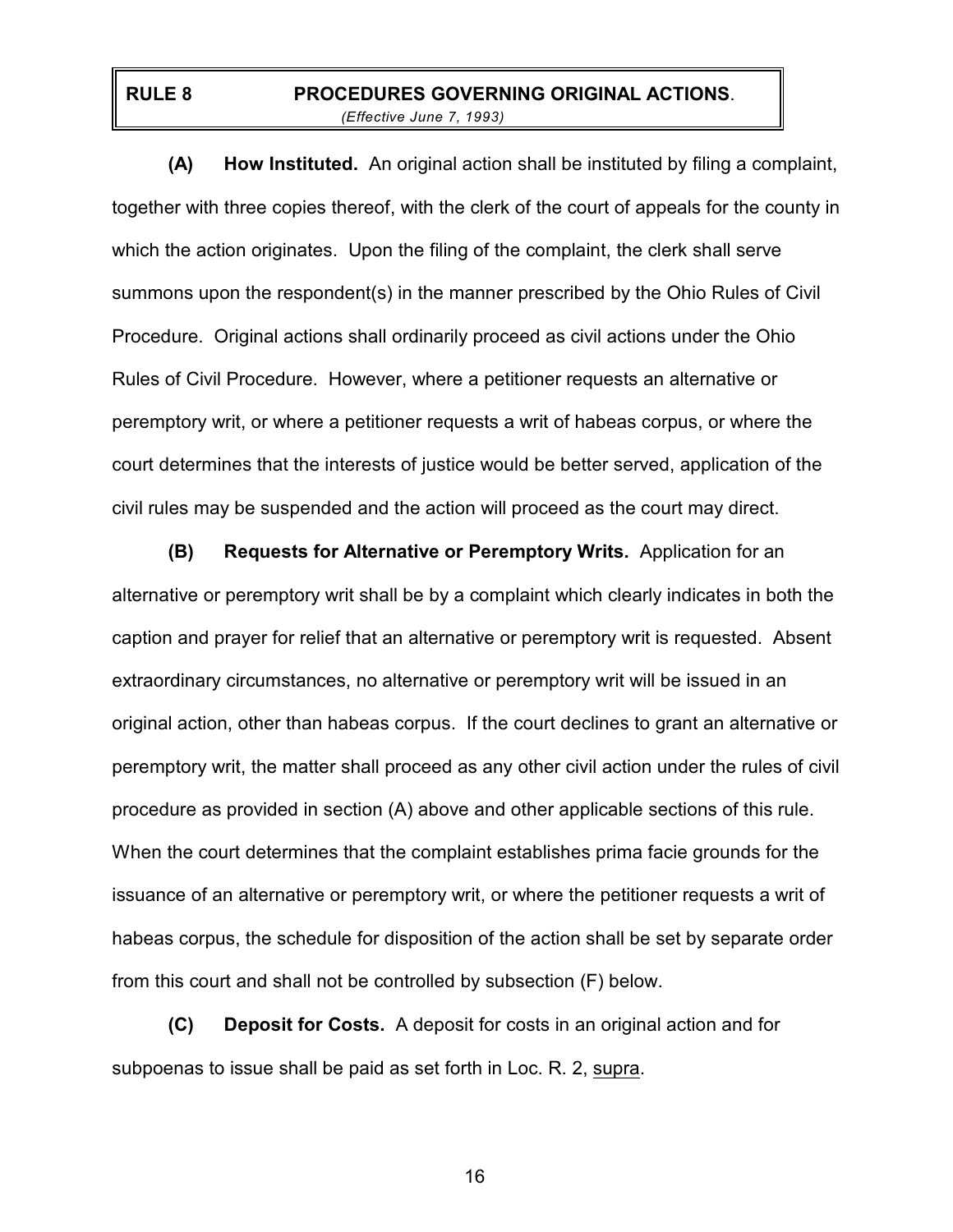**(D) Prehearing Conference.** After the filing of respondent(s)' answer, any party to the action may request by motion, or the court may order on its own initiative, that a prehearing conference be scheduled with the court administrator, a member of the court, or a magistrate if the matter has been so referred pursuant to subsection (H) below. A prehearing conference shall be scheduled as soon as is practicable to discuss the action, set a schedule, if necessary, resolve discovery problems, if any, and entertain such other matters as are necessary for the prompt disposition of the cause.

**(E) Discovery and Presentation of Evidence.** Any party to an original action may conduct discovery at any time after the filing of the complaint by first issuing a notice of intent to conduct discovery, and the court or its magistrate may order discovery to be completed at a fixed time. Once a party has sought discovery, discovery shall be conducted pursuant to Title V of the Ohio Rules of Civil Procedure. Counsel shall freely exchange discoverable information and documents upon informal request. The court will not become involved in the discovery process except to the extent necessary to rule on a motion for a protective order or compel compliance with a discovery request. Interrogatories and answers thereto, requests for admission, requests for documents and all other discoverable papers which do not require a ruling of the court shall be dated and filed with the clerk of the court of appeals for the county in which the action originates, but shall not be forwarded to the court until specifically requested by the court. The schedule contained in this rule shall be suspended as to all proceedings during discovery. Upon completion of discovery, both parties shall file a stipulation and serve a copy upon the court indicating that discovery is complete. Once the stipulation is filed, the parties shall proceed with the action as provided in section (F) below, or as provided in a separate scheduling order, if any. The evidence in an original action, except habeas corpus, shall be submitted to the court by means of an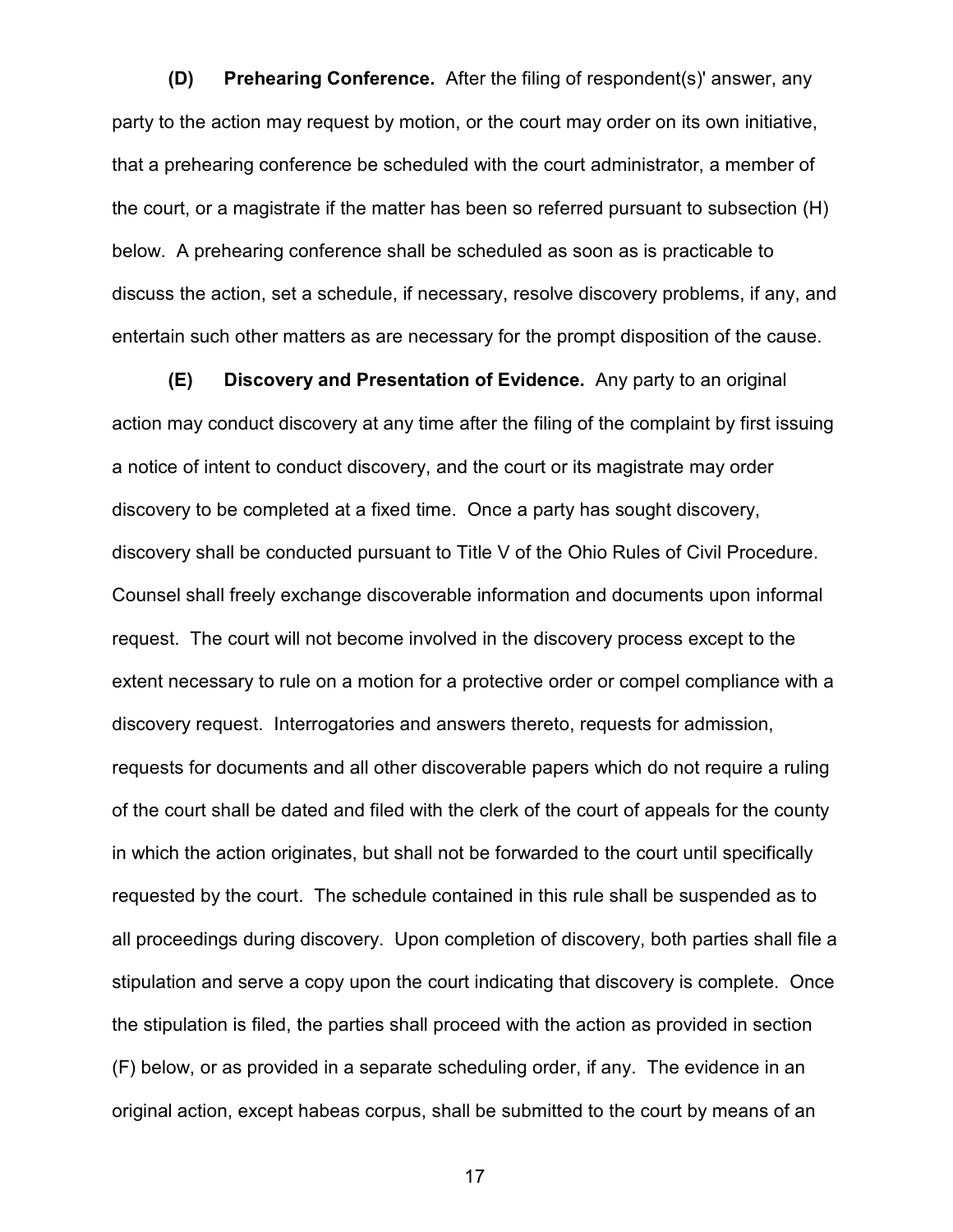agreed statement of facts, stipulations, depositions, interrogatories, requests for production of documents, and requests for admissions. Oral testimony will not be taken unless ordered by the court.

**(F) Schedule Controlling Original Actions.** Unless otherwise altered by order of this court, the following schedule shall control the disposition of all original actions except habeas corpus, requests for alternative or peremptory writs, or actions subject to a separate scheduling order:

**(1) Time for Responding to the Complaint.** Respondent(s) shall answer or otherwise respond to the complaint within the time provided by the civil rules.

**(2) Dispositive Motions.** When any party to the action files a dispositive motion, either as a motion to dismiss or a motion for judgment, a brief in support shall be filed along with the motion and shall indicate whether disposition of the motion will dispose of the merits of the complaint. A brief in opposition to the motion along with any cross-motion shall be filed within twenty (20) days after the filing of the initial motion and shall indicate whether disposition of the motion will dispose of the complaint. A reply brief, if any, and/or a response to the cross-motion, if any, shall be filed within twenty (20) days after the filing of the brief in opposition to the motion. No other briefs or memorandum shall be filed except with leave of court, unless a crossmotion has been filed in which event the movant may file a reply within twenty (20) day of the filing of opposing party's response. Briefs shall comply with the rules of appellate procedure and Loc. R. 2.22. Thereafter, the matter will be submitted to the court for disposition. The time for presenting evidence or filing briefs under subsections (F)(3) and (F)(4) shall be suspended during the pendency of the disposition of any motion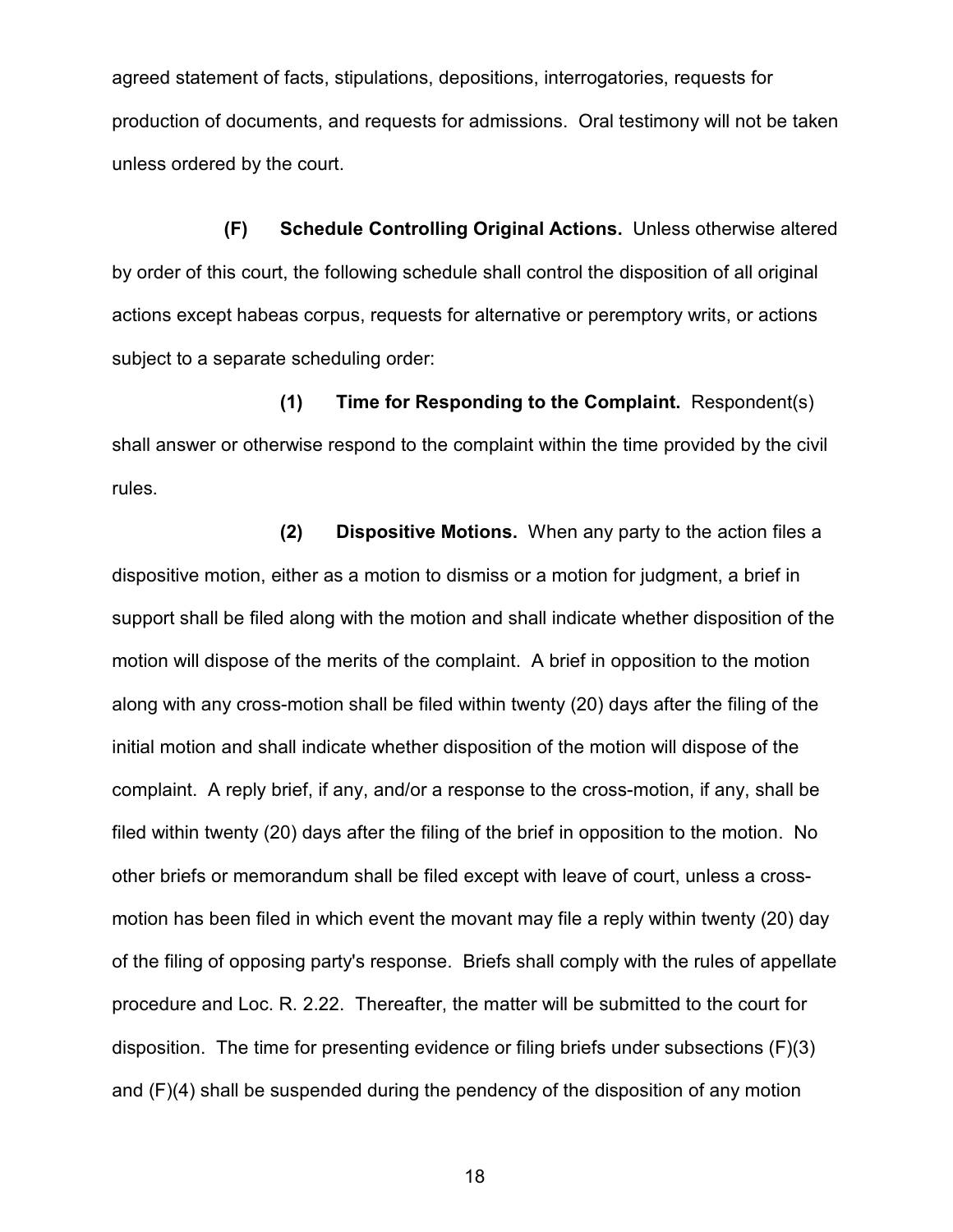filed pursuant to this section. All motions shall be ruled upon without oral argument unless otherwise ordered by this court.

**(3) Time for Presentation of Evidence.** Unless extended by order of the court, or by operation of Divisions (E) or (F)(2) of this Rule, the evidence upon which the case is to be submitted to the court shall be filed within sixty (60) days of the filing of the answer to the complaint. The petitioner shall have the primary responsibility for complying with Division (E), but all parties shall cooperate as necessary for the timely presentation of relevant evidence to this court. The petitioner shall file a notice that this division has been complied with.

**(4) Time for Filing Briefs.** The petitioner(s) shall file a brief within twenty (20) days after the presentation of the evidence, or as may be extended by order from this court. Thereafter, the respondent(s) shall file a brief within twenty (20) days from the service of petitioner(s)' brief. A reply brief, if any, shall be filed within ten (10) days of the service of respondent(s)' brief. All briefs shall comply with the appellate rules and Loc. R. 2.22. Service of a copy of a brief shall be made upon opposing counsel, or the opposing party if pro se, as provided in App. R. 13 and proof of service shall be filed with the clerk. No other briefs shall be filed except with leave of court.

**(G) Oral Argument.** Either party may move for oral argument. However, oral argument in original actions may only be had with approval of the court. The court reserves the right to order oral argument, on its own motion.

**(H) Referral to a Magistrate.** Original actions may, upon motion of any party or on the court's initiative, be referred to a magistrate pursuant to Civ. R. 53. Unless otherwise limited by the order of reference, the magistrate shall have all powers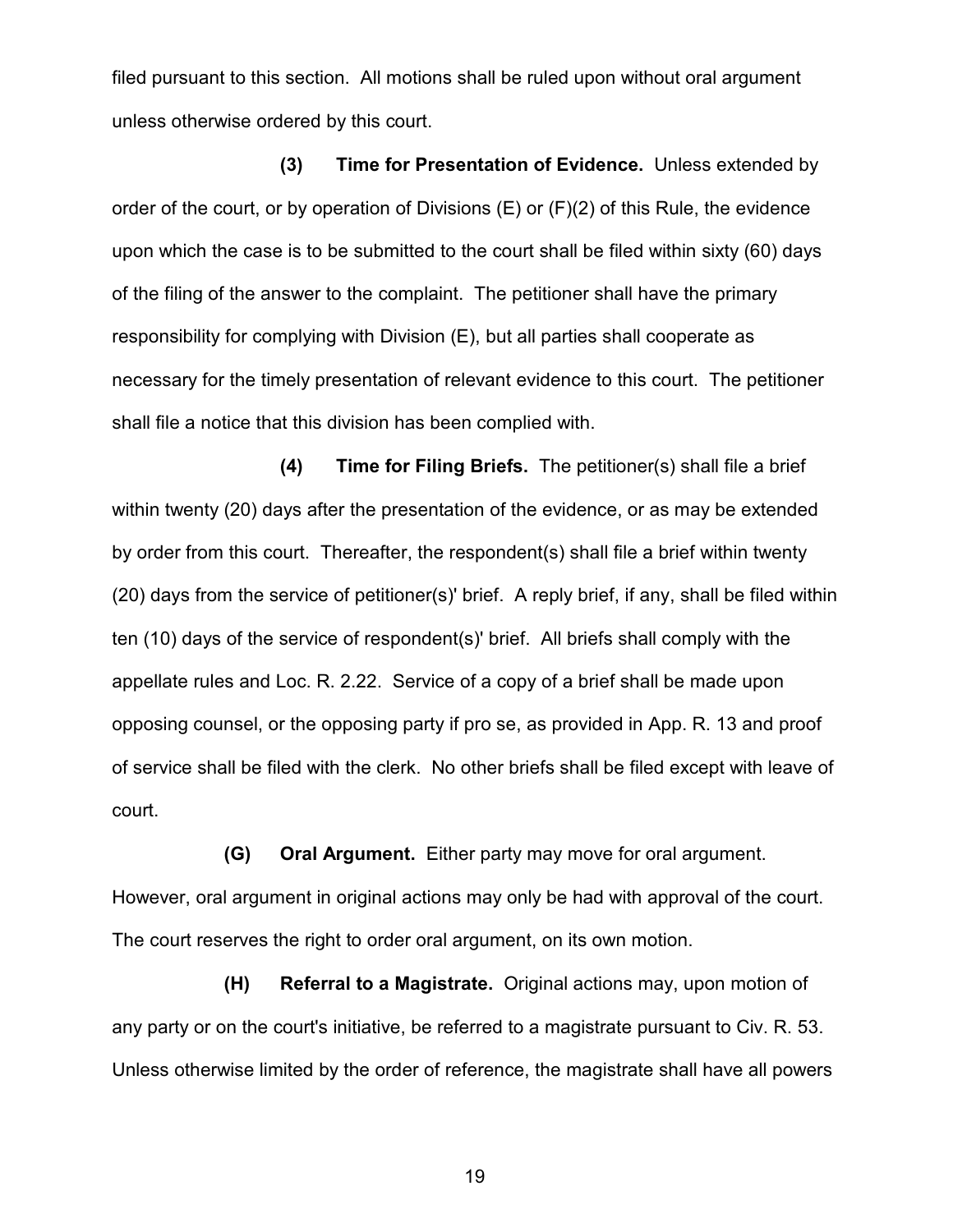conferred by Civ. R. 53, and all proceedings, the report and recommendation, and objections, if any, shall be governed by Civ. R. 53.

If an objection is filed, briefs shall be filed as provided in section  $(F)(4)$  of this rule, with the time for filing the initial brief commencing with the filing of the objection. The objecting party shall file the initial brief unless both parties object in which event the petitioner shall file the initial brief. There will be no oral argument on the objections to the report and recommendation unless ordered by the court. If no timely objections to the magistrate's report are filed, the parties will be deemed to have consented to the report.

**(I) Dismissal for Want of Prosecution.** Failure to comply with the time limits provided in this rule or by a separate scheduling order may result in the dismissal of the action, or in any other appropriate sanction. In any event, an original action not subject to a separate scheduling order may be dismissed, without notice, for want of prosecution if no evidence has been presented or no petitioner(s)' brief has been filed within four (4) months after the filing of the complaint. However, no original action shall be dismissed for want of prosecution while any dispositive motion is pending before the court.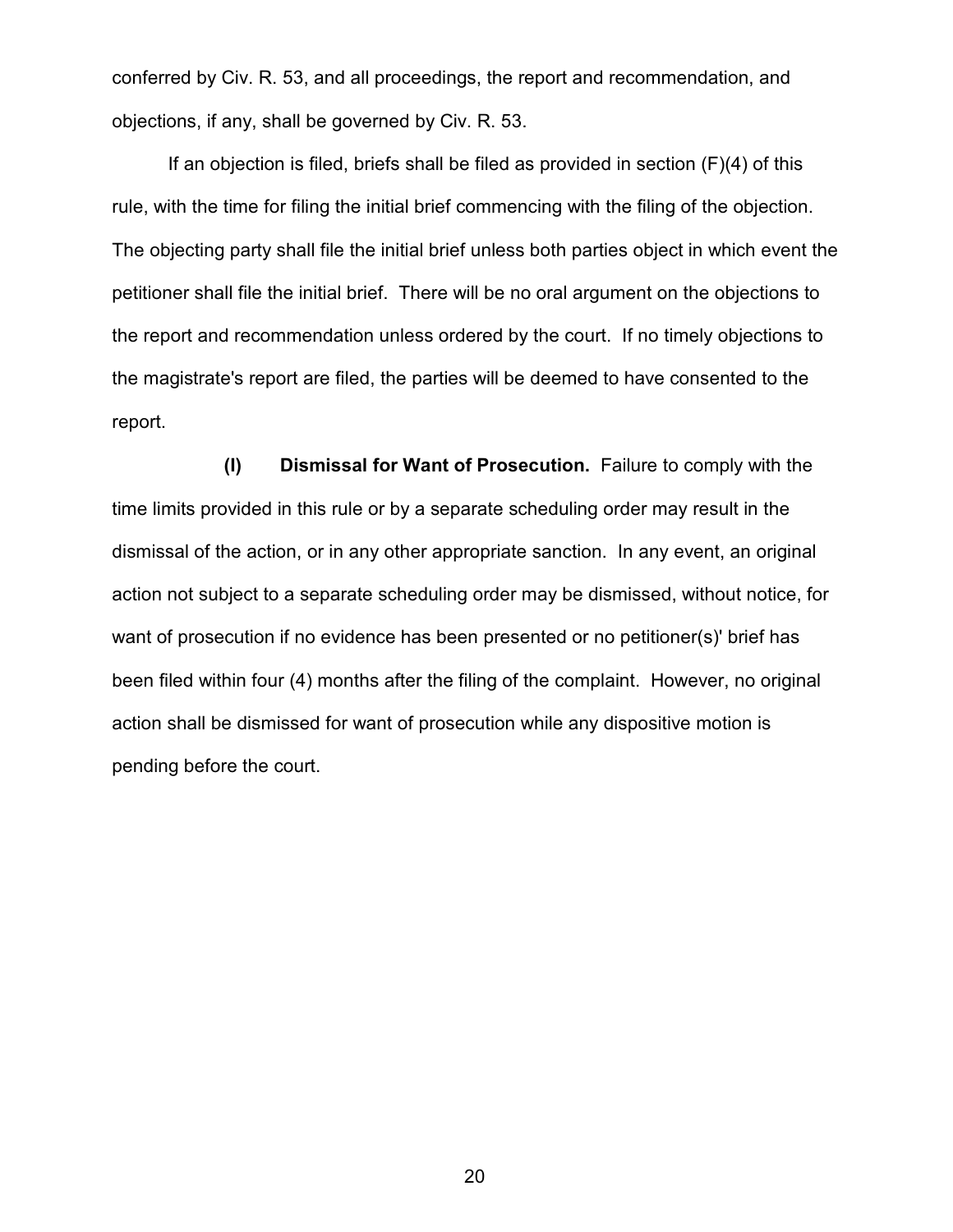#### **RULE 9 CITED AUTHORITY** *(Effective January 9, 2012)*

Opinions and other authorities shall be cited in accordance with the Supreme Court of Ohio Writing Manual: (Part I, Manual of Citations), which is available on the Supreme Court of Ohio's website; except that, all citations to non-print published Ohio court of appeals opinions shall include, in addition to the district number reference, the name of the county in which the appeal was filed. For example, *State v. Bolling*, 2nd Dist. Montgomery No. 20225, 2005-Ohio-2509.

## **RULE 9.1 REPORTING OF OPINIONS**. *(Effective Nov. 15, 1992)*

In accordance with Rule 2(C) of the Supreme Court's Rules for the Reporting of Opinions, each opinion of this Court may be sent to the Supreme Court Reporter for determination of whether it shall be reported in the Ohio Official Reports.

| <b>RULE 10</b> | <b>MOTIONS, BAIL, BONDS, AND STAYS.</b> |
|----------------|-----------------------------------------|
|                | (Effective Nov. 15, 1992)               |

(A) Oral argument will not be scheduled on any motion except upon order of the court in exceptional circumstances.

(B) Pursuant to App.R. 8, motions for bail and suspension of execution pending review are to be determined promptly upon such paper, affidavits, and portions of the record as the parties shall present. Further a party may ask this court to secure any presentence investigation and report or pretrial investigation and report, to be delivered to the court under seal and subject to the confidential nature of the report (See Crim.R. 32.2), for use in review of the motion.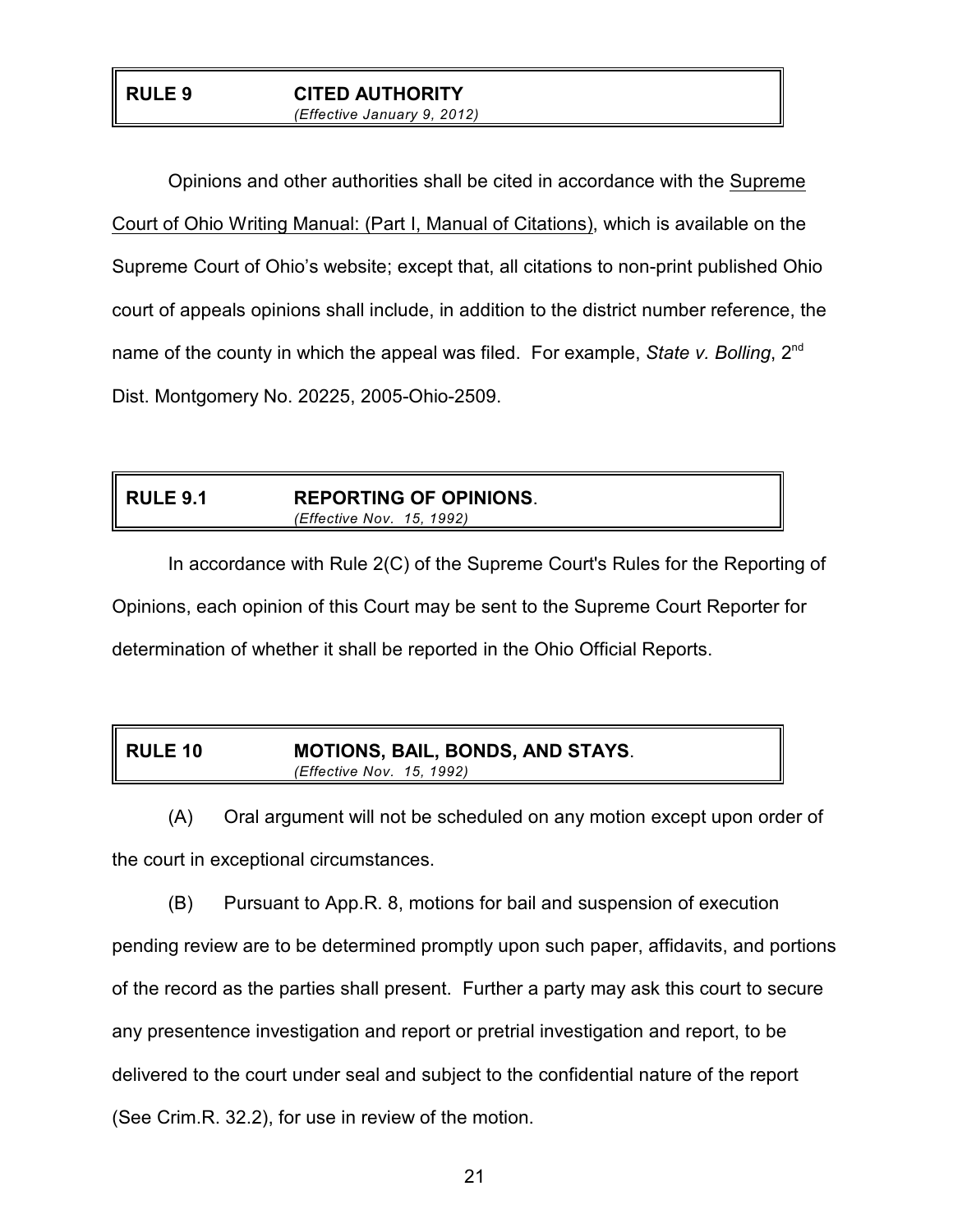## **RULE 11 APPOINTMENT OF COUNSEL IN CRIMINAL APPEALS**. *(Effective Nov. 15, 1992)*

Requests for appointment of appellate counsel in criminal cases shall be made in the first instance in the trial court prior to the filing of the notice of appeal.

## **RULE 11.1 MOTIONS FOR APPROVAL OF APPOINTED COUNSEL FEES.** (*Effective Nov. 15, 1992)*

Motions For Approval of Appointed Counsel Fees and Expenses shall be submitted to the court on a form approved by the auditor of the county in which the appeal was taken. A copy of the entry appointing counsel who submits the motion must be attached to it. If the fee requested exceeds the maximum that has been set pursuant to R.C. 2941.51 by the Board of Commissioners of the county in which the appeal was taken, counsel shall also submit a separate motion for extraordinary fees justifying the request for fees in excess of the county maximum. Counsel must explain the exceptional circumstances involved in the case which warrant the payment of an extraordinary fee.

# **RULE 12 EFFECTIVE DATE.**

These amended rules shall take effect January 9, 2012. They govern all proceedings in actions brought after they (or the amendments) take effect and also all further proceedings in actions then pending, except to the extent that, in the opinion of the court, their application in a particular action pending when these rules take effect would not be feasible or would work injustice.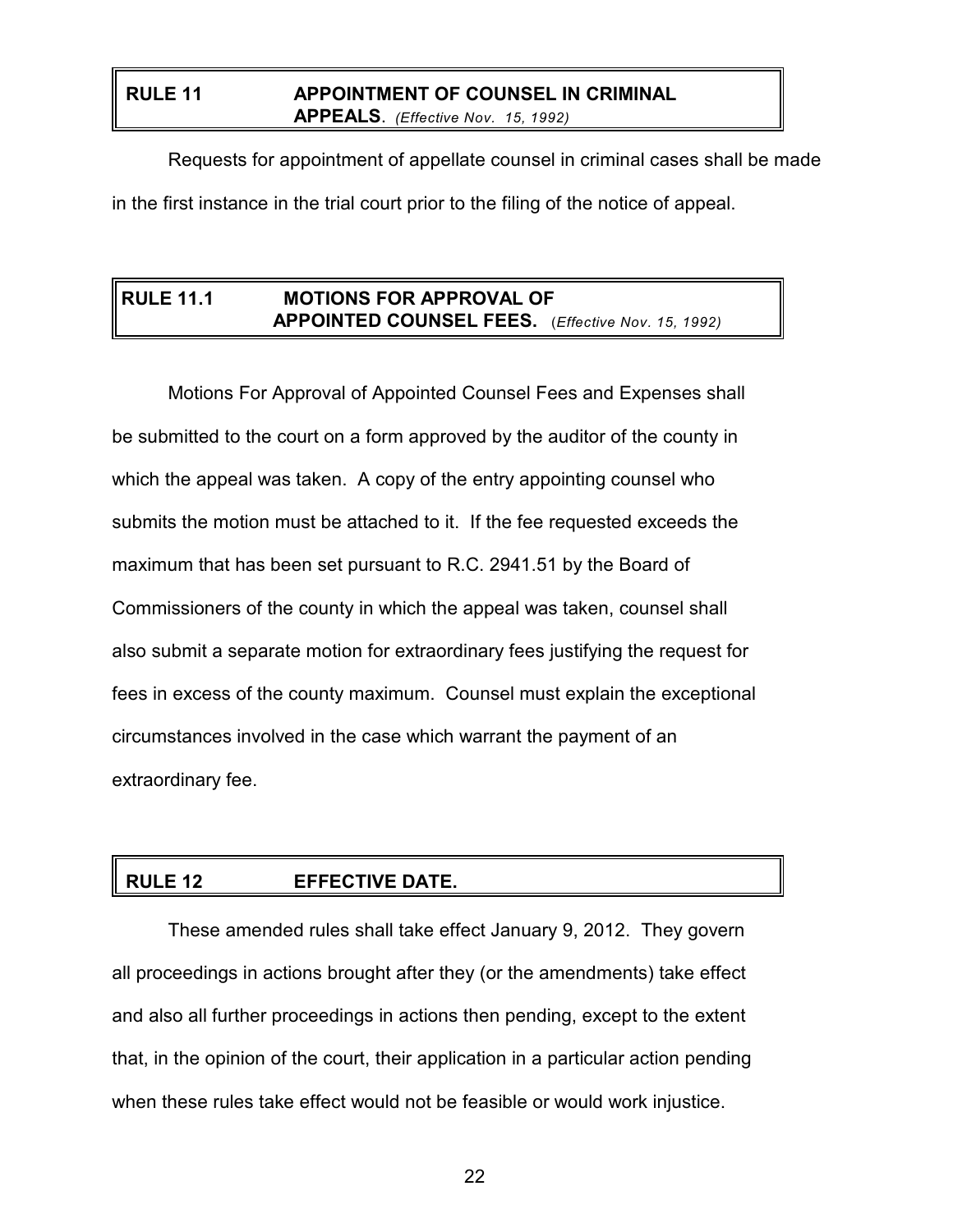## **RULE 13 ELECTION OF PRESIDING JUDGE AND ADMINISTRATIVE JUDGE**. (Effective Feb. 20, 2006)

This rule is adopted pursuant to R.C. 2501.06 and Rules 3 and 4 of the Rules of Superintendence for the Courts of Ohio.

On or before December 31 of every year, or as soon thereafter as may be practicable, the judges of this court then in office shall elect one of their number to be presiding judge of this court, for a one-year term beginning on January 1st of the ensuing year. In the event of a vacancy caused by the death, disability, resignation, or other inability of the presiding judge, the judges of the court then in office shall elect one of their number as presiding judge, to serve for the balance of the unexpired one-year term. The presiding judge may also be elected as the administrative judge, as set forth in the following paragraph.

On or before December 31 of every year, or as soon thereafter as may be practicable, the judges of this court then in office shall elect one of their number to be administrative judge of this court, for a one-year term beginning on January 1st of the ensuing year. In the event of a vacancy caused by the death, disability, resignation, or other inability of the administrative judge, the judges of the court then in office shall elect one of their number as administrative judge, to serve for the balance of the unexpired one-year.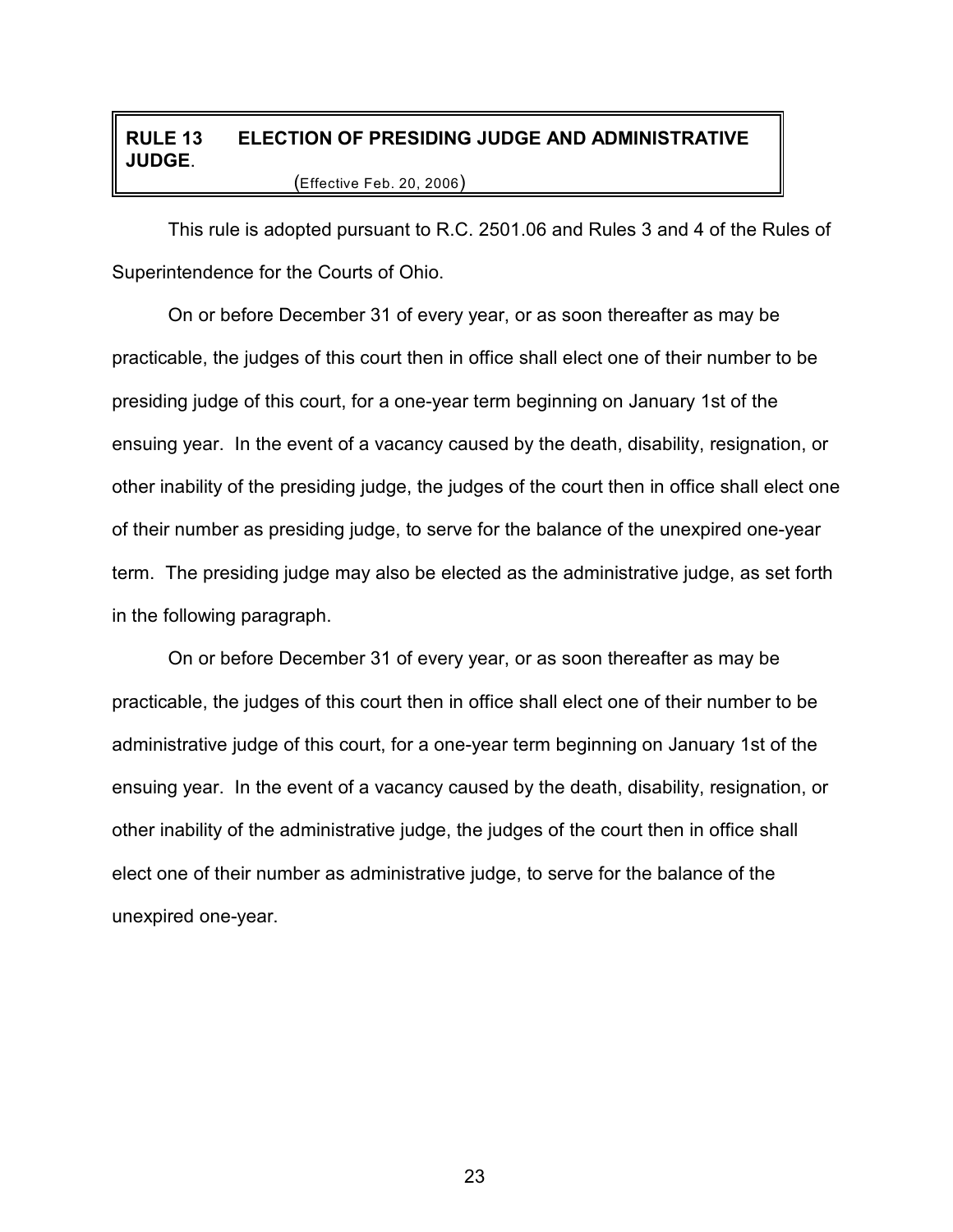## **RULE 14 MAGISTRATES** *(Effective January 9, 2012)*

Pursuant to App. R. 34 and Civ.R. 53, the Court may appoint one or more magistrates to whom, by general or specific order of reference by the Court or its Presiding or Administrative Judge, are referred categories of pre-judgment motions and other applications filed by a party or by the Court on its own motion in an appeal or an original action, to enter orders thereon as are necessary to regulate proceedings in the appeal or original action. A party may appeal to the court from any order of a magistrate pursuant to Civ. R. 53(D)(2)(b).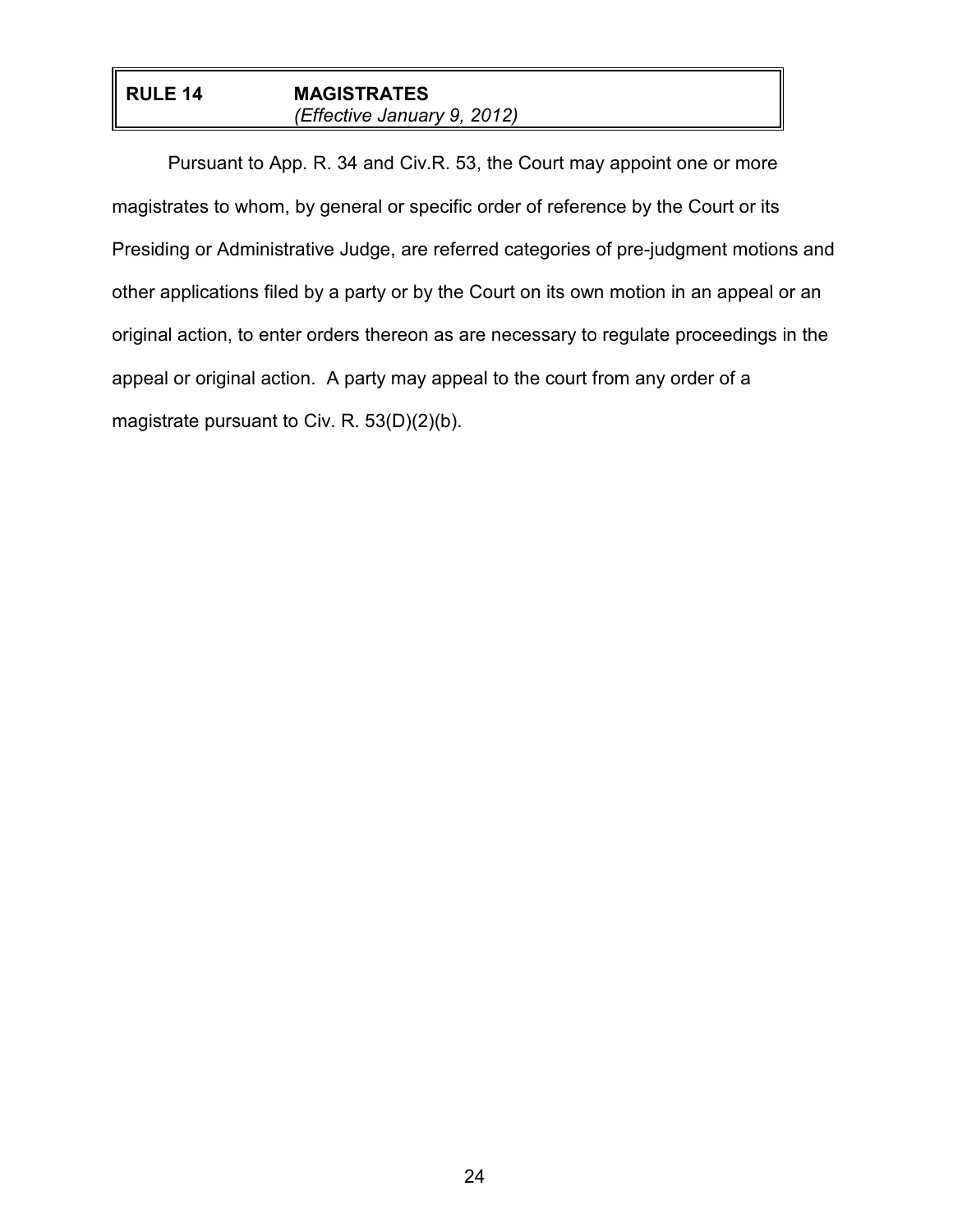## **APPENDIX - FORMS**

| Rule 2.13        | Civil Docket Statement - See website for PDF              |
|------------------|-----------------------------------------------------------|
| <b>Rule 2.13</b> | Criminal Docket Statement See website for PDF             |
| <b>Rule 2.23</b> | Rule 11(B) Notification: Record for Appeal is<br>Complete |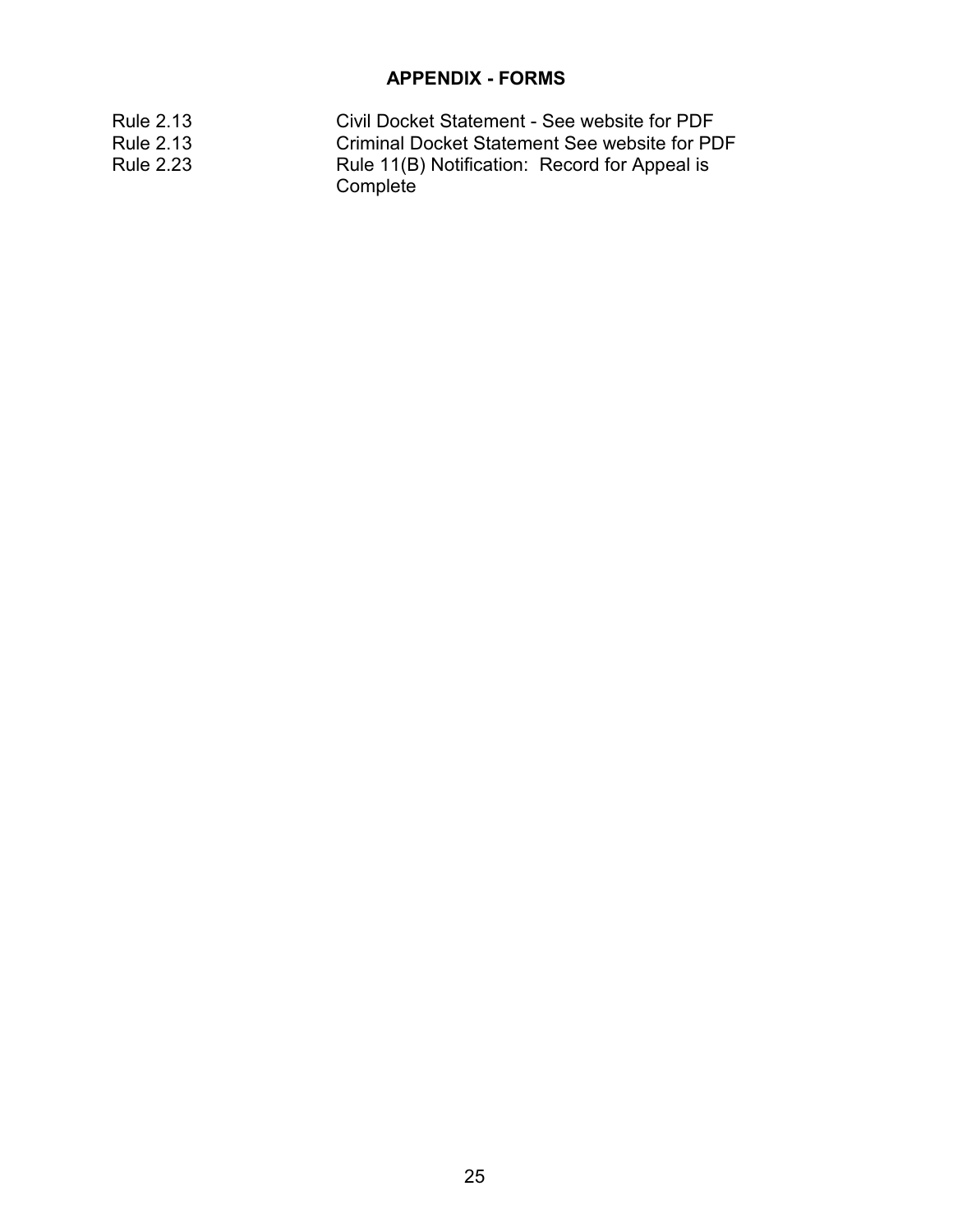#### **Rule 11(B) Notification record for appeal is complete**

## CLERK OF THE COURT OF APPEALS SECOND APPELLATE DISTRICT

|                   | Plaintiff:                    |          |  |  |
|-------------------|-------------------------------|----------|--|--|
| VS.               | $\bullet$                     | Case No. |  |  |
| $\bullet$<br>Date |                               |          |  |  |
|                   | Defendant:                    |          |  |  |
|                   |                               | .        |  |  |
| .                 |                               |          |  |  |
|                   | Rule 11(B) Notification       |          |  |  |
|                   | Record for Appeal is Complete |          |  |  |
|                   |                               | .        |  |  |
|                   | .                             |          |  |  |

TO:

 $\overline{a}$ 

Pursuant to App. R. 11(B), you are hereby notified that the record for appeal in the above case is complete. Accordingly, your attention is directed to the rules of appellate procedure on the reverse side of this notification.

 $\overline{a}$ 

 $\overline{a}$ 

Sincerely,

CLERK OF COURTS BY

Deputy Clerk of Courts

Summary of Docket and Journal Entries filed \_\_\_\_\_\_\_\_\_\_\_\_\_\_\_\_\_\_\_\_\_\_\_.

Transcript of Proceedings filed .

cc. Assignment Commissioner Court of Appeals

[Front side]

[Back side]